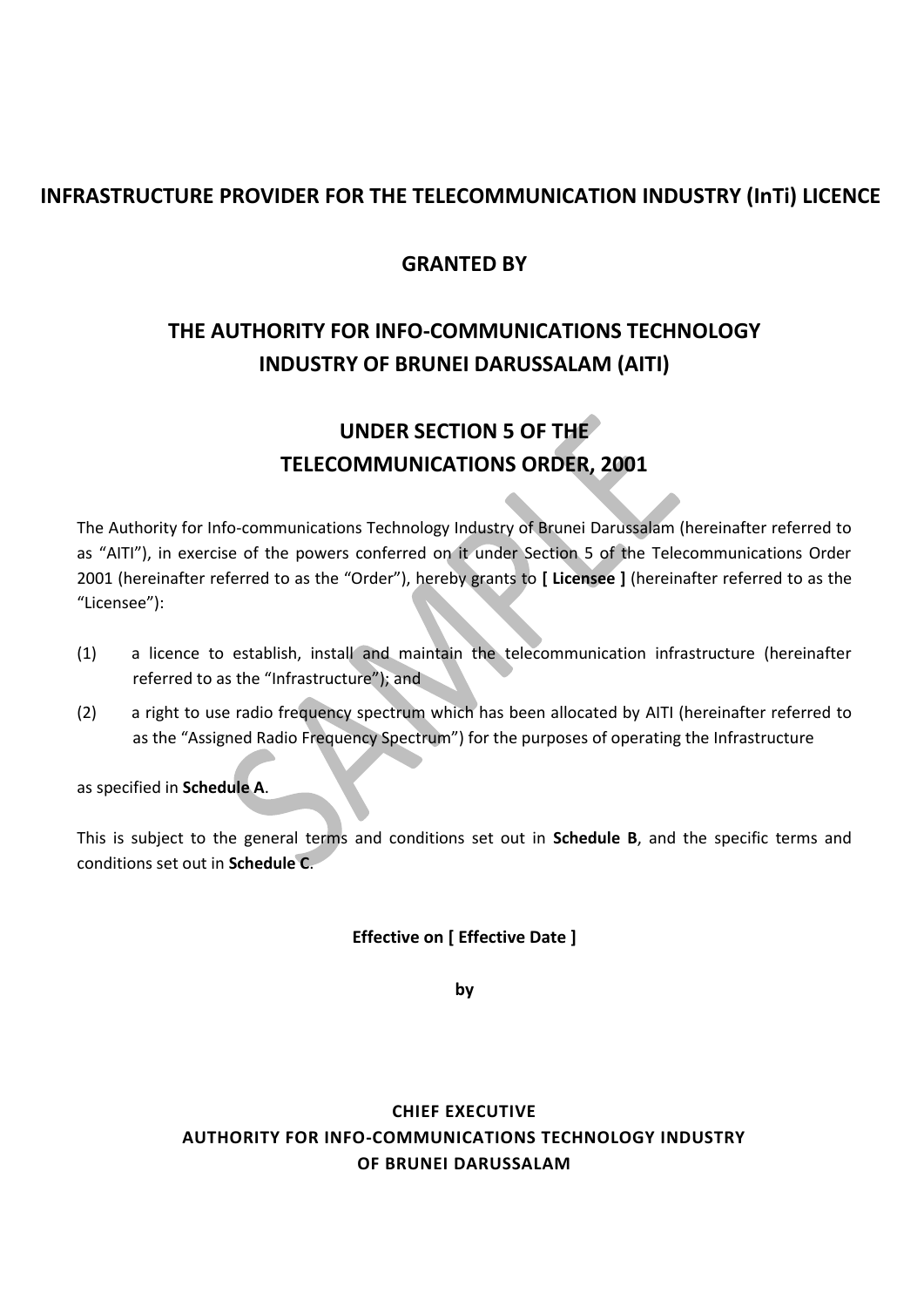## **SCHEDULE A**

#### **PART I**

## **Description of the Telecommunication Infrastructure to be provided by Licensee**

#### 1. *Licence*

The Licensee is granted a licence to provide the following:

**A. First Issue**

| <b>Application Date</b> | [ Application Date ]            |
|-------------------------|---------------------------------|
| Licence Effective Date  | $\therefore$ [ Effective Date ] |
| Licence Expiry Date     | $\therefore$ [Expiry Date]      |
| Approval Date           | : [ Issuance Date ]             |

#### 2. *Infrastructure*

The infrastructure established shall be limited to the following Licensable Activities:

| <b>Licence Class</b> | <b>Licensed Activity</b>                                                                           |
|----------------------|----------------------------------------------------------------------------------------------------|
| Licence Class No. 1  | Licence Class Activity No. 1<br>٠<br><b>Licence Class Activity No. 2</b>                           |
| Licence Class No. 2  | <b>Licence Class Activity No. 1</b><br>п.<br><b>Licence Class Activity No. 2</b><br>$\blacksquare$ |

 $\blacktriangle$ 

#### 3. *Network Diagram*

Please refer to **Schedule E.**

[ THE REMAINDER OF THIS PAGE IS INTENTIONALLY LEFT BLANK ]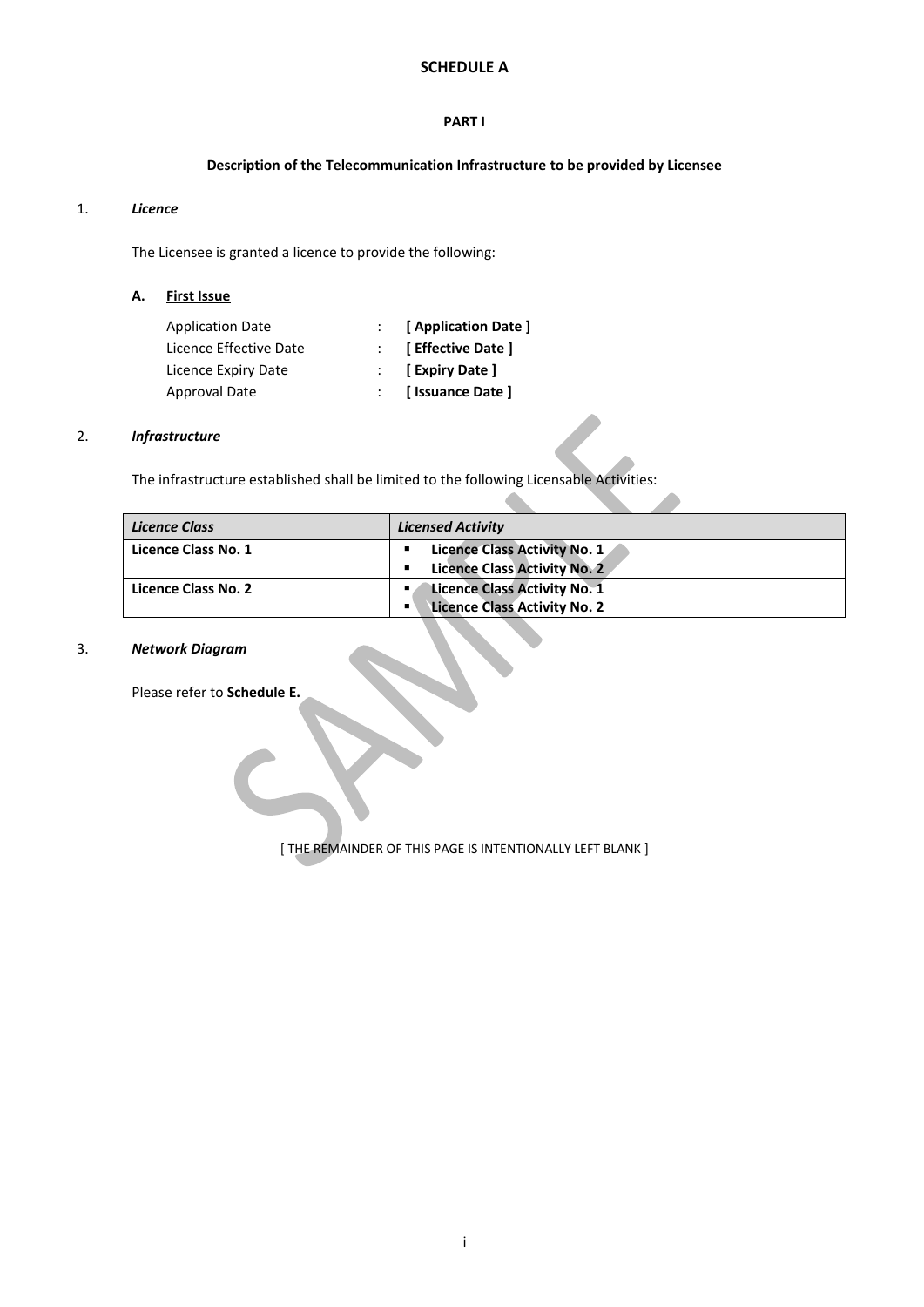## **SCHEDULE A**

#### **PART II**

## **Description of Prohibited Infrastructure and Services for Licensee**

#### 1. *Prohibited Infrastructure*

*[ Information on prohibited infrastructure as AITI may specify ]*

#### 2. *Prohibited Services*

*[ Information on prohibited services activity as AITI may specify ]*

### **PART III**

#### **Description of Assigned Radio Frequency Spectrum for Licensee**

#### 1. *Assigned Radio Frequency Spectrum*

*[ Information on Assigned Radio Frequency Spectrum, if available ]*

[ THE REMAINDER OF THIS PAGE IS INTENTIONALLY LEFT BLANK ]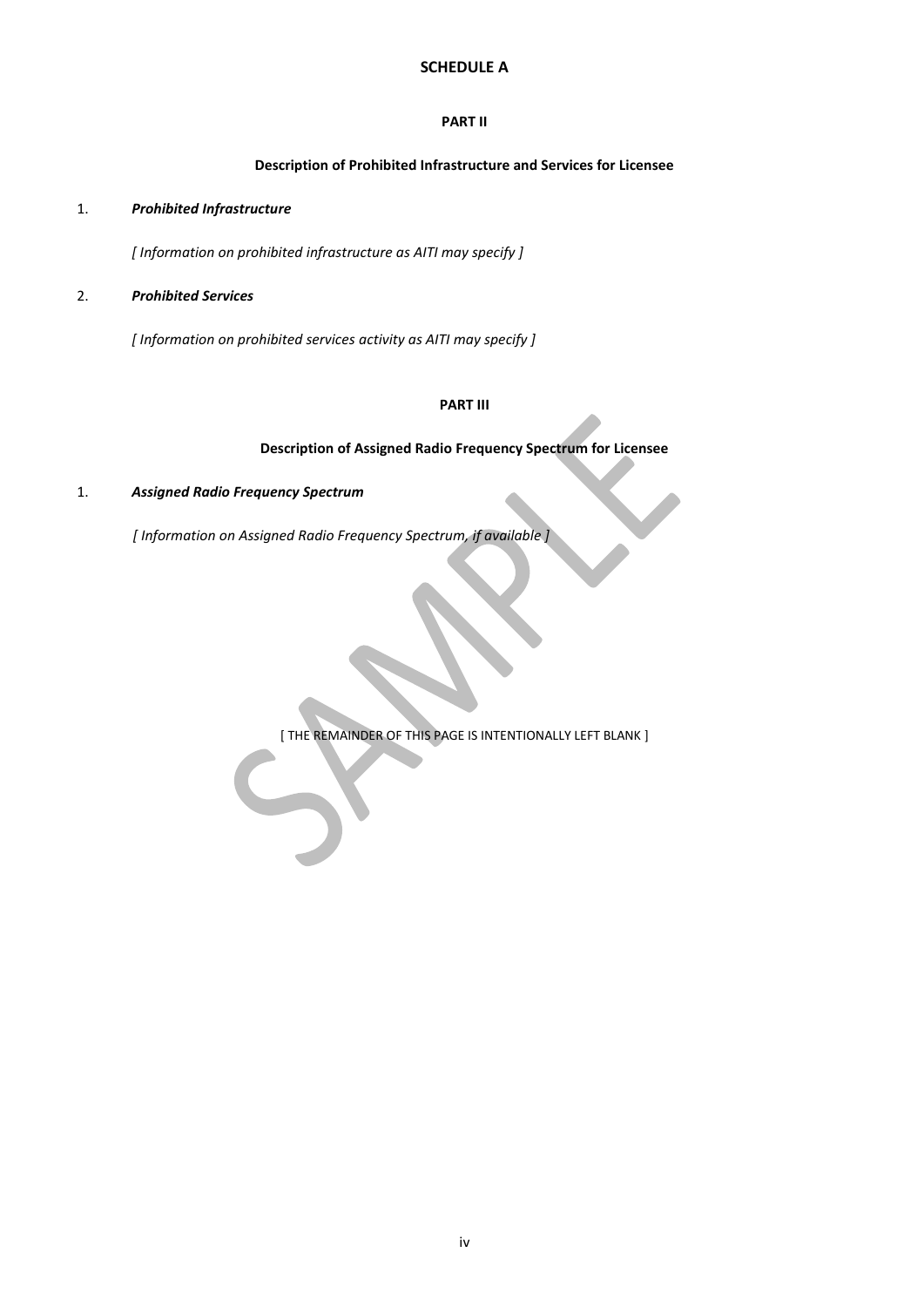## **CONTENTS**

| 1              |               |                 |  |
|----------------|---------------|-----------------|--|
|                |               |                 |  |
|                |               |                 |  |
|                | 1.3           |                 |  |
|                | 1.4           |                 |  |
|                | 1.5           |                 |  |
|                |               |                 |  |
| $\overline{2}$ |               |                 |  |
|                |               |                 |  |
|                | $2.2^{\circ}$ |                 |  |
|                | 2.3           |                 |  |
|                | 2.4           |                 |  |
|                | 2.5           |                 |  |
|                | 2.6           |                 |  |
|                | 2.7           |                 |  |
|                | 2.8           |                 |  |
|                | 2.9           |                 |  |
| 3              |               |                 |  |
|                |               |                 |  |
|                |               |                 |  |
|                |               |                 |  |
|                | 3.4           |                 |  |
|                | 3.5           |                 |  |
|                |               |                 |  |
| 4              |               | <b>RESOURCE</b> |  |
|                |               |                 |  |
|                | 4.2           |                 |  |
|                | 4.3           |                 |  |
|                | 4.4           |                 |  |
| 5              |               |                 |  |
|                |               |                 |  |
|                | 5.2           |                 |  |
|                | 5.3           |                 |  |
|                | 5.4           |                 |  |
|                | 5.5           |                 |  |
|                | 5.6           |                 |  |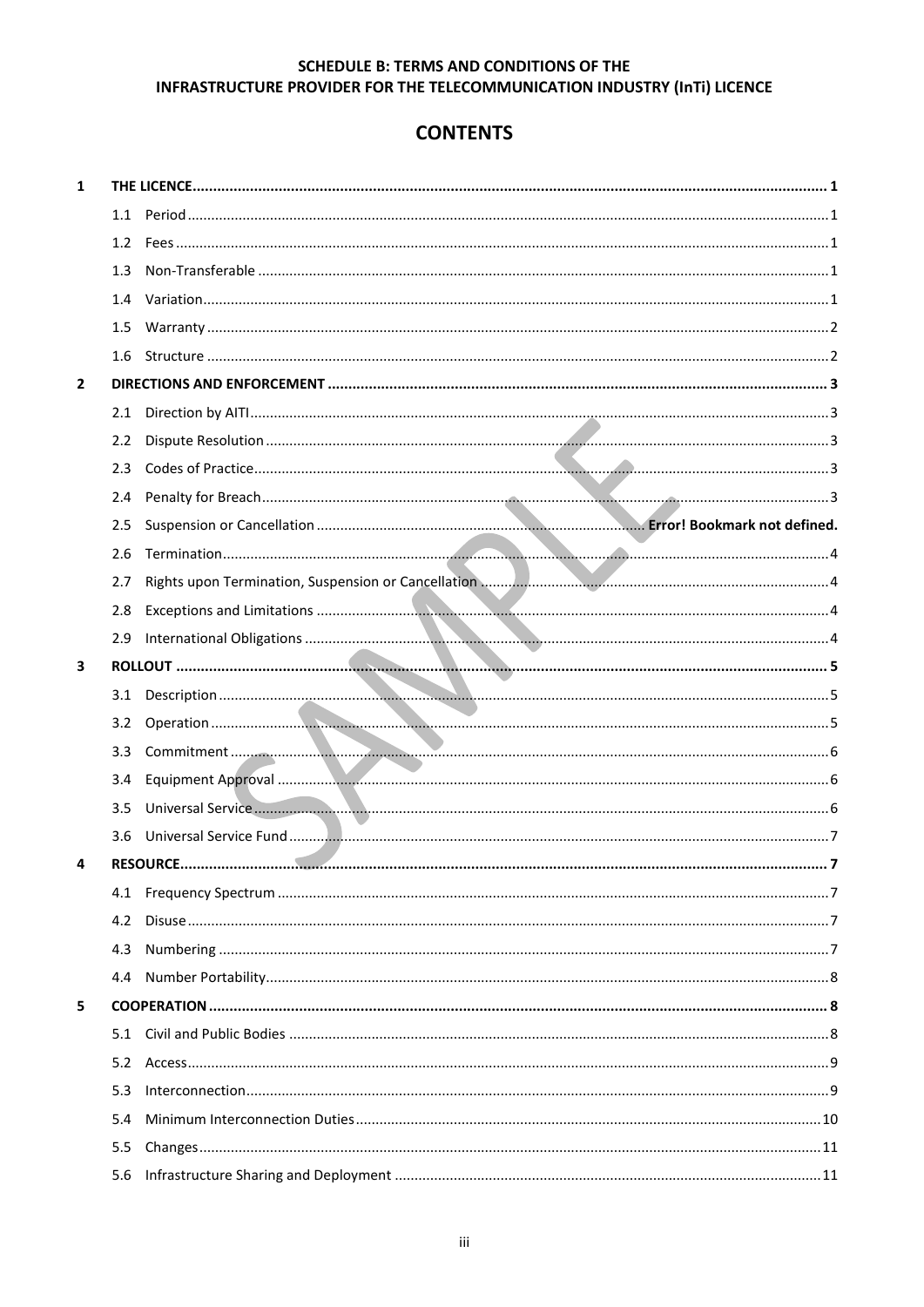| 6 |     |                     |  |
|---|-----|---------------------|--|
|   |     |                     |  |
|   | 6.2 |                     |  |
|   | 6.3 |                     |  |
|   | 6.4 |                     |  |
|   | 6.5 |                     |  |
|   | 6.6 |                     |  |
|   | 6.7 |                     |  |
|   | 6.8 |                     |  |
| 7 |     |                     |  |
|   | 7.1 |                     |  |
|   | 7.2 |                     |  |
|   | 7.3 |                     |  |
|   | 7.4 |                     |  |
|   | 7.5 |                     |  |
|   | 7.6 |                     |  |
|   | 7.7 |                     |  |
|   | 7.8 |                     |  |
|   | 7.9 |                     |  |
|   |     |                     |  |
|   |     |                     |  |
| 8 |     |                     |  |
|   |     | 8.1 Interpretation. |  |
|   | 8.2 |                     |  |
|   | 8.3 |                     |  |
|   | 8.4 |                     |  |
|   | 8.5 |                     |  |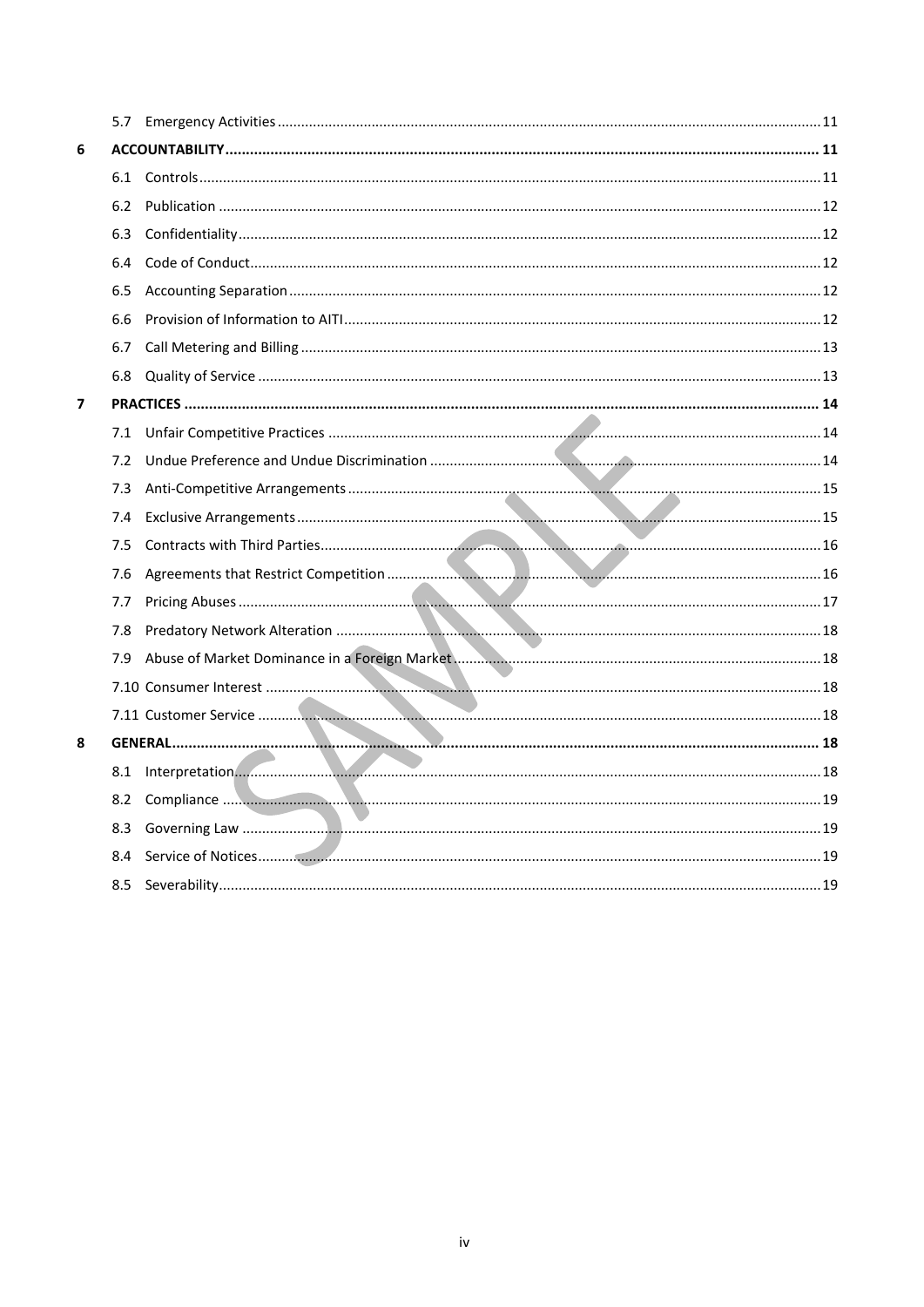### **1 THE LICENCE**

#### **1.1 Period**

- 1.1.1 The Licence comes into force on **[ Effective Date ]** and shall be valid for a period of **twenty (20) years**, unless suspended or cancelled by AITI in accordance with Clauses 2.4 or 2.5, or terminated by the Licensee in accordance with Clause 2.6 of this Licence.
- 1.1.2 The Licence may be further renewed for such period as AITI thinks fit and subject to such terms and conditions as may be specified by AITI under Section 5 of the Order.

#### **1.2 Fees**

- 1.2.1 The Licensee shall pay to AITI an annual licence fee of 4.65% or such other percentage as may be determined and notified by AITI, of the audited annual gross turnover ("AGTO") based on the provision of the Infrastructure, subject to a minimum of B\$5,000.00 per year. The AGTO shall be computed based on the turnover of the Licensee for all businesses, operations and other activities related to the provision of the licensed or licensable Infrastructure, irrespective of and not discounting any revenue sharing, joint venture or other arrangements that the Licensee may have with other third parties or related companies.
- 1.2.2 The annual licence fee shall be payable to AITI in advance and shall be calculated based on the AGTO of licensed and licensable activities of the last audited financial accounts.
- 1.2.3 The financial accounts used for the above calculations shall be audited on at least an annual basis and a copy thereof shall be provided to AITI at the time the annual licence fee is payable. Where the audited financial accounts show an under reporting of AGTO to that used at the time a prior annual licence fee was payable, then an additional balancing fee amount shall be payable by the licensee so as to make up such shortfall. This balancing fee amount shall be payable in conjunction with the annual licence fee at the first time the audited financial accounts reveal it.
- 1.2.4 All fees collected by AITI shall be forfeited if the licence is cancelled or suspended during the term of the licence, or if the Licensee withdraws its acceptance of the Licence after approval for the Licence has been granted by AITI.
- 1.2.5 Any late payment of licence fees or any default in considerations payable to AITI may result in a suspension or cancellation of this Licence or any part thereof in accordance with Clause 2.4.
- 1.2.6 Notwithstanding Clause 1.2.5, the Licensee shall continue to be subject to its obligations under the Licence and shall not be released from such obligations by reason of any late payment of licence fees or any default in considerations payable to AITI.

#### **1.3 Non-Transferable**

- 1.3.1 The Licensee shall not assign, transfer, sublet or otherwise dispose of its rights, duties, liabilities, obligations and privileges under this Licence to any person or persons except with the prior written approval of AITI.
- 1.3.2 Any such approval shall be given subject to terms and conditions, which AITI at its sole discretion may impose.

#### **1.4 Variation**

1.4.1 AITI may vary or amend any of the terms of this Licence pursuant to Section 7 of the Order.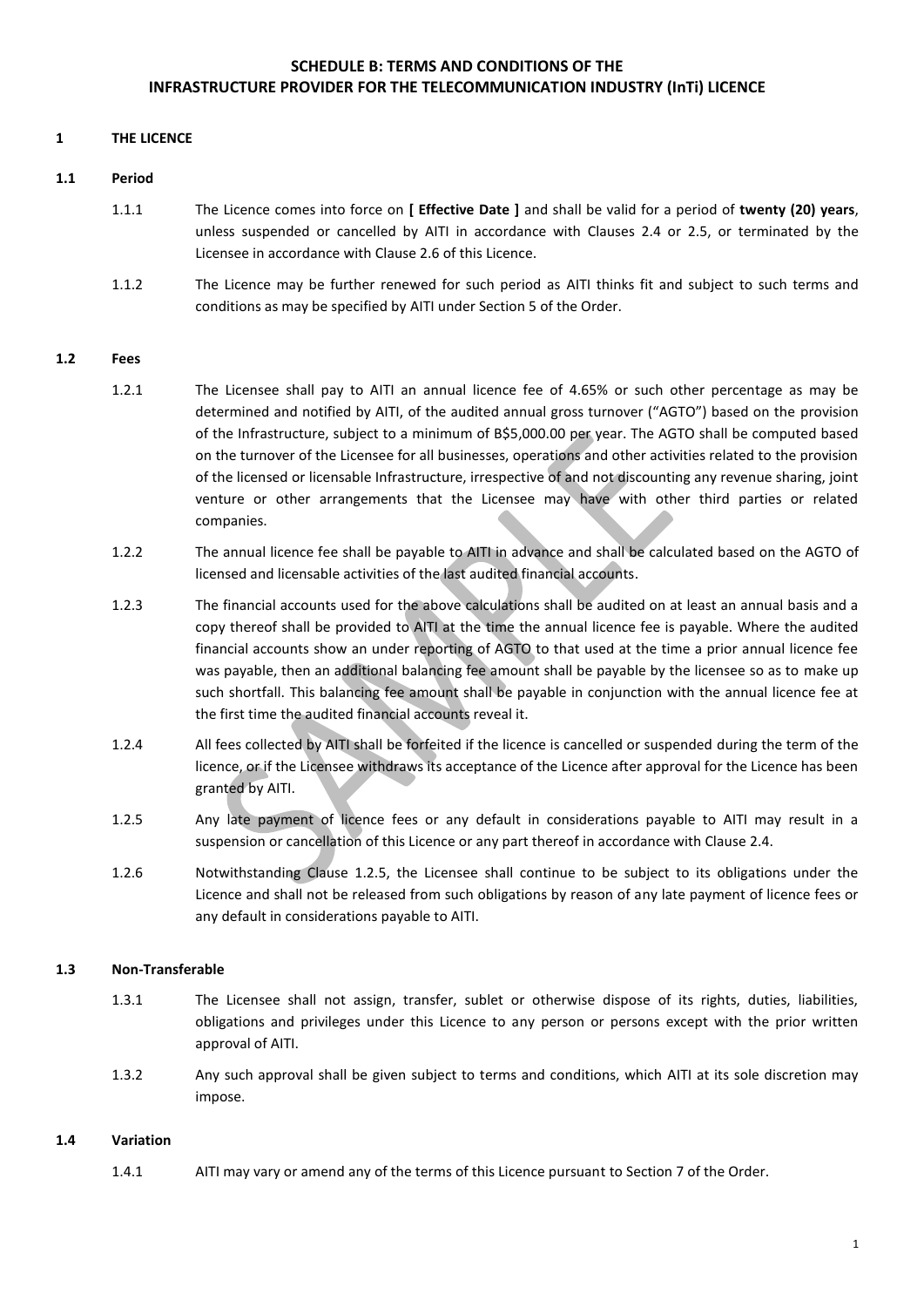### **1.5 Warranty**

- 1.5.1 The Licensee acknowledges that this Licence was granted on the basis of the application submitted by the Licensee. The Licensee hereby represents and warrants that it has complied with the rules and procedures that have been stipulated by AITI in relation to the application for this Licence, that the Licensee has not been involved in any act or omission of any act constituting a breach of the rules and procedures stipulated by AITI, and that the Licensee has met and satisfied all requirements that AITI has stated as a prerequisite to the Licence application. The Licensee further warrants that all the information submitted in the application for the Licence are true, accurate and complete.
- 1.5.2 The Licensee acknowledges and agrees that in the event that AITI determines that the Licensee has breached any of the rules and procedures in relation to the application to this licence, AITI shall be entitled to cancel or suspend this Licence or any part thereof in accordance with Clauses 2.4 or 2.5 of this Licence.

#### **1.6 Structure**

- 1.6.1 The Licensee shall be a corporate entity incorporated in Brunei Darussalam or a Brunei Darussalam government department. Where the Licensee is a joint venture vehicle between a local and a foreign party, or where one or more foreign parties control or hold any shares conferring voting rights (whether directly or indirectly) in the Licensee, then the foreign party must not have majority vote or control of the Licensee. A foreign party is deemed to have a majority vote or have control of a Licensee if:
	- (a) the foreign party has the power or right (whether directly or indirectly through one or more other persons or entities, and whether alone or together with one or more other foreign parties) to appoint or remove the majority of the directors of the Licensee or otherwise controls or has the power or right to determine the composition of the board of directors of the Licensee; "control" in this context refers to the ability or power to exercise a significant influence over the composition of the board of directors of the Licensee;
	- (b) the foreign party possesses, controls or has the right to exercise (whether directly or indirectly through one or more other persons or entities and whether alone or together with one or more other foreign parties) more than half of the voting power at a general meeting or board meeting of the Licensee; "control" in this context refers to the ability or power to exercise a significant influence over the voting at a general meeting or board meeting of the Licensee; or
	- (c) if the foreign party holds or owns or has an interest in (whether directly or indirectly through one or more other persons or entities and whether alone or together with one or more other foreign parties) more than half of the issued share capital of the Licensee (including preference and other shares as long as such shares confer voting rights); "interest" in this context includes any beneficial or equitable interest or ownership, or interest conferred as a result of any instrument of trust.
- 1.6.2 A "foreign party" includes:
	- (a) in the case of an individual, anyone who is not a Brunei Darussalam citizen; and
	- (b) in the case of a company, partnership, unincorporated body or association, body corporate or other entity, any such company, partnership, unincorporated body or association, body corporate or other entity (whether established or incorporated in or outside Brunei Darussalam) which is ultimately owned (whether partially or wholly) or controlled, by one or more persons who are not Brunei Darussalam citizens or by one or more entities incorporated or established outside Brunei Darussalam. "Control" in this context refers to the ability or power to exercise a significant influence over management and decision-making.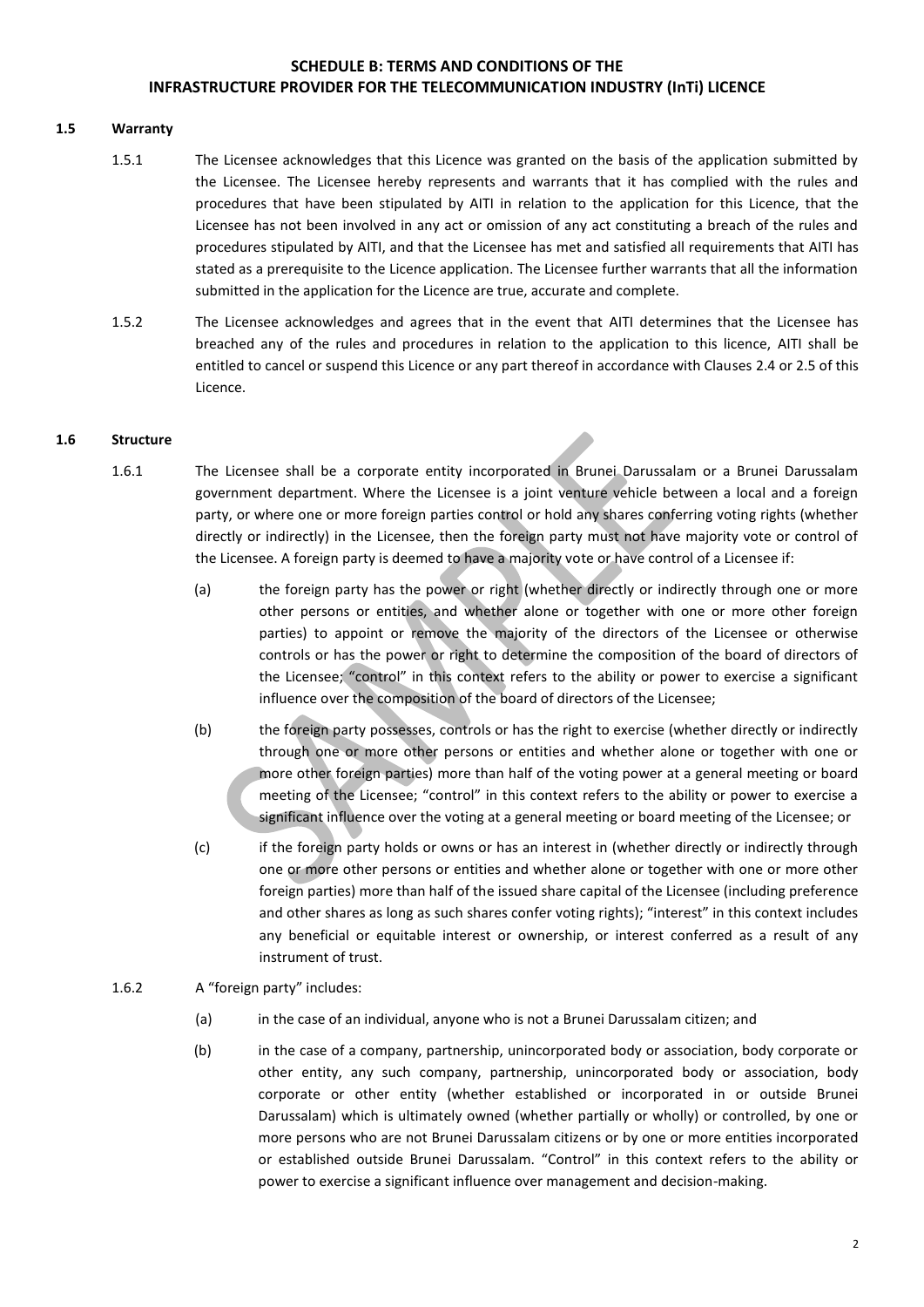1.6.3 Where the Licensee changes its corporate structure in breach of this Clause 1.6, it shall be deemed a breach of the Licence.

#### **2 DIRECTIONS AND ENFORCEMENT**

#### **2.1 Direction by AITI**

- 2.1.1 The Licensee shall strictly and without any undue delay comply with any directions, which AITI may from time to time issue in the exercise of its powers, functions or duties under Section 27 of the Order, in this Licence, or under any other applicable written law in force in Brunei Darussalam.
- 2.1.2 AITI may, by notice in writing to the Licensee amend, vary or revoke wholly or in part any directions given by it pursuant to Clause 2.1.1, and the Licensee shall, at its own expense, comply with such amended, varied or revoked direction accordingly.
- 2.1.3 Unless otherwise expressly specified, the Licensee shall safeguard the secrecy of all directions given by AITI. The Licensee shall not during the currency and after the expiry, termination or cancellation of the Licence disclose or permit the disclosure of any of the said directions to any person not authorised to receive the same without the prior written consent of the Chief Executive of AITI. The Licensee shall further take all reasonable precautions in dealing with the said directions so as to prevent any unauthorised persons from having access to the same.
- 2.1.4 AITI or officers authorised by AITI shall have the right of access at all times to all of the Licensee's premises to conduct inspection of all facilities, equipment and plants.

#### **2.2 Dispute Resolution**

- 2.2.1 Subject to Clause 2.2.3, in the event that the Licensee fails to reach an agreement with other telecommunication licensees on matters relating to the requirements of the Order, this Licence, codes of practice, directions or advisory guidelines that may be issued from time to time by AITI under Sections 26, 27 or 28 of the Order, the dispute shall be referred to and determined by AITI whose decision shall be binding on all parties concerned. AITI shall have the discretion to make its decision on the basis of national or public interest, and not on a commercial basis.
- 2.2.2 AITI reserves the right to levy a fee for work undertaken in this respect.
- 2.2.3 If the Licensee is aggrieved by any decision or direction of AITI under this Clause 2.2, the Licensee may appeal to the Minister in accordance with Sections 27(4) and 72 of the Order.

## **2.3 Codes of Practice**

2.3.1 The Licensee shall comply with all applicable codes of practice, and any additional or supplemental guidelines that AITI may issue from time to time, in accordance with Sections 26 and 28 of the Order.

#### **2.4 Penalty for Breach**

- 2.4.1 AITI may, in any of the events specified under Section 8 of the Order, by notice in writing given to the Licensee, suspend or cancel the Licence in whole or in part, reduce the period for which the Licence is valid, or impose a financial penalty of such amounts as to be determined by AITI.
- 2.4.2 The events specified under Section 8 of the Order include the following:
	- 2.4.2.1 Where the Licensee breaches any terms and conditions of its licence;
	- 2.4.2.2 Where the Licensee has contravened any provision of any code of practice or standard of performance; or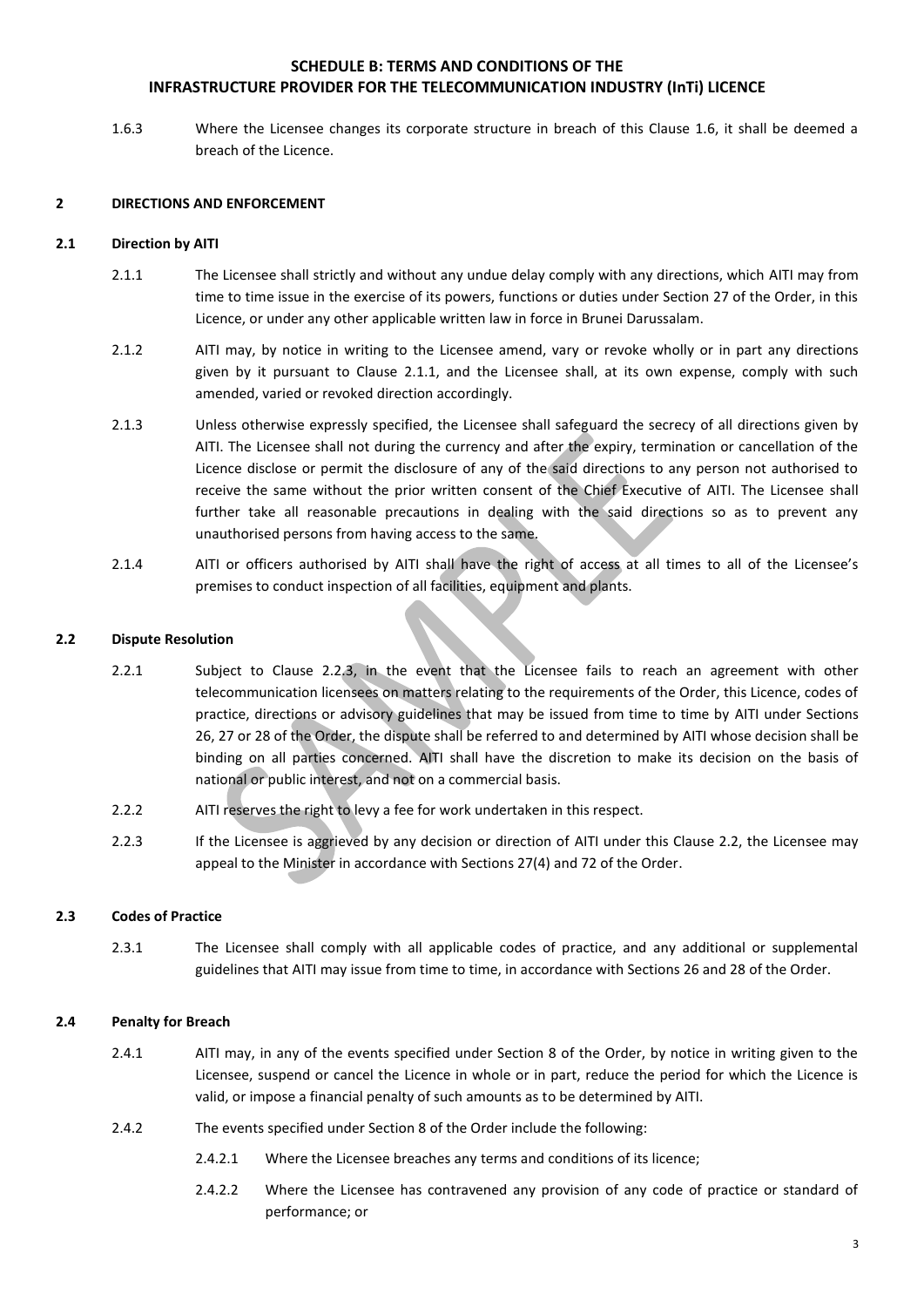2.4.2.3 Where the Licensee has contravened any direction given by AITI under Section 27 of the Order.

#### 2.4.3 AITI reserves the right

to publish at any time information concerning any enforcement actions taken against and/or penalties imposed on the Licensee.

#### **2.5 Termination**

- 2.5.1 In the event that the Licensee desires to terminate the Licence or any of the Infrastructure it provides, the Licensee shall seek AITI's written approval at least twelve (12) months in advance. If the Licensee intends to terminate all the Infrastructure it provides under the Licence, the Licensee shall be deemed as intending to terminate the Licence.
- 2.5.2 No termination shall take effect until AITI's written approval is obtained under Clause 2.5.1.
- 2.5.3 In the event of a termination, AITI reserves the right to issue directions to the Licensee regarding the take-over of the Infrastructure of the Licensee, and for action to be taken to migrate the customers of the Licensee to another licensee.

#### **2.6 Rights upon Termination, Suspension or Cancellation**

2.6.1 Any termination, suspension or cancellation of the Licence shall be without prejudice to the rights and remedies which may accrue to the Licensee or AITI under the Licence or any written law in force in Brunei Darussalam as at the date of termination except that the Licensee shall not have the right to seek a refund of the licence fee or any other fee paid in advance, whether in whole or in part.

#### **2.7 Exceptions and Limitations**

- 2.7.1 The Licensee shall not be held to have failed to comply with its obligations in this Licence if and to the extent that AITI is satisfied that it is prevented from complying with those obligations for the following reasons:
	- (a) malfunction or failure of any equipment where AITI determines that reasonable measures were taken beforehand to prevent such malfunction or failure; or
	- (b) the act or omission of any national authority, local authority or international organisation; or
	- (c) any other factor, which, in the opinion of AITI is beyond the Licensee's reasonable control and which notwithstanding the exercise by it of reasonable diligence and foresight, the Licensee was unable to prevent or overcome,

provided that the Licensee shall use all reasonable endeavours to resolve with all reasonable speed any factor preventing the compliance with its obligations and the Licensee shall immediately resume the performance of its obligations as soon as the factor which prevented such compliance is resolved.

2.7.2 Where the Licensee is a designated public telecommunication licensee under the Order, the exclusion of liability set out in Section 73 of the Order shall also apply.

#### **2.8 International Obligations**

2.8.1 The Licensee shall exercise its rights and powers and perform its duties and obligations under this Licence in a manner that is consistent with the Government of Brunei Darussalam's obligations under any Convention, Agreement, Arrangement or Treaty to which Brunei Darussalam is or shall become a party to.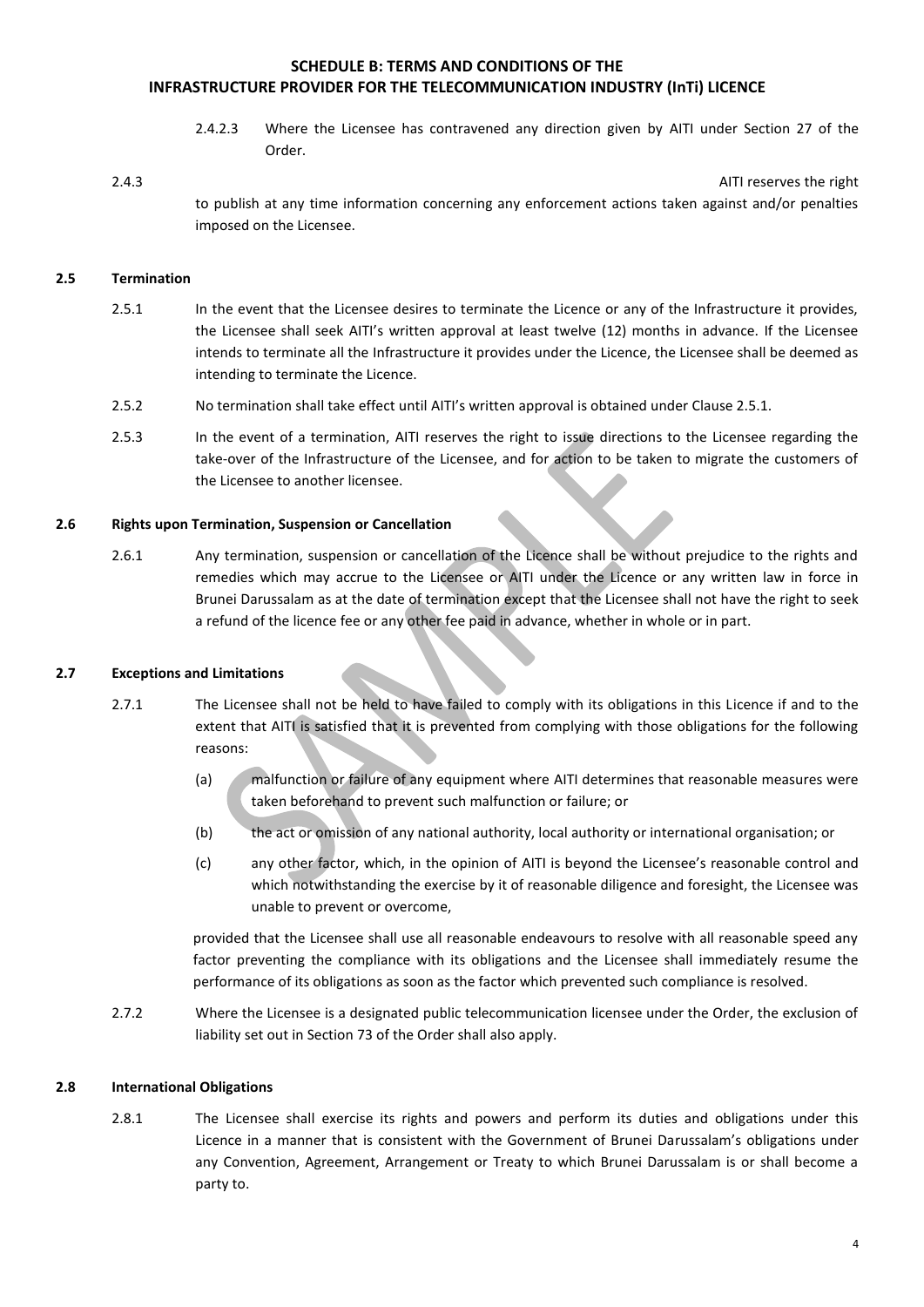2.8.2 AITI shall notify the Licensee from time to time of any such Convention, Agreement, Arrangement or Treaty to which Clause 2.9.1 applies for its compliance.

## **3 ROLLOUT**

#### **3.1 Description**

- 3.1.1 The Licensee shall establish, install and maintain in proper working order and in accordance with international standards as may be specified by AITI from time to time. The Licensee shall not make changes to the existing Infrastructure or operate or provide any new infrastructure not described in **Part I of Schedule A** except with the prior written approval of AITI.
- 3.1.2 Where the Licensee wishes to introduce a new infrastructure or make changes to any existing infrastructure, the Licensee shall consult and provide AITI with such technical and/or non-technical information in writing within such period as may be specified by AITI after the consultation process. Any approval given by AITI under this Clause shall be subject to such terms and conditions that AITI may, in its sole discretion, impose.
- 3.1.3 Notwithstanding Clause 3.1.1, the Licensee shall not establish install or provide any infrastructure or services that are described in **Part II of Schedule A**, or as stipulated in any applicable code of practice, direction or advisory guidelines that AITI may issue from time to time under Sections 26, 27 or 28 of the Order. The provision of any such prohibited infrastructure or services by the Licensee, or the contravention of any applicable code of practice, direction or advisory guideline stipulating such prohibition, shall constitute a breach of this Licence that may subject the Licensee to enforcement actions being taken by AITI against the Licensee. AITI shall have the discretion to amend **Part II of Schedule A** from time to time in consultation with the Licensee.

#### **3.2 Operation**

*[ Clause to be included only for Licensee with Assigned Radio Frequency Spectrum ]*

- 3.2.1 The Licensee shall ensure that the Infrastructure and equipment comprised therein are operated within the Assigned Radio Frequency Spectrum for the purposes described in **Part III of Schedule A**, and at all times comply with all applicable emission standards and technical specifications or requirements that AITI may from time to time specify. The Licensee shall not operate outside the Assigned Radio Frequency Spectrum, or use it for purposes not described in **Part III of Schedule A** except with the prior written approval of AITI.
- 3.2.2 The Licensee shall ensure that the Infrastructure and equipment comprised therein that are operated within the Assigned Radio Frequency Spectrum are not used for any unlawful purpose or misused in any way.
- 3.2.3 Notwithstanding Clauses 3.1.1 and 3.2.1, the Licensee shall not use the Assigned Radio Frequency Spectrum for any purpose or activities that are described in **Part II of Schedule A**, or as stipulated in any applicable code of practice, direction or advisory guidelines that AITI may issue from time to time under Sections 26, 27 or 28 of the Order. The use of the Assigned Radio Frequency Spectrum for any such prohibited purpose or activity or the contravention of any applicable code of practice, direction or advisory guideline stipulated such prohibition, shall constitute a breach of this Licence that may subject the Licensee to enforcement actions being taken by AITI against the Licensee.
- 3.2.4 The Licensee shall obtain AITI's prior written approval before making any change to the location, equipment, frequencies, emissions, power, polarisation, aerial characteristics and other technical parameters of any part of the Infrastructure or its equipment.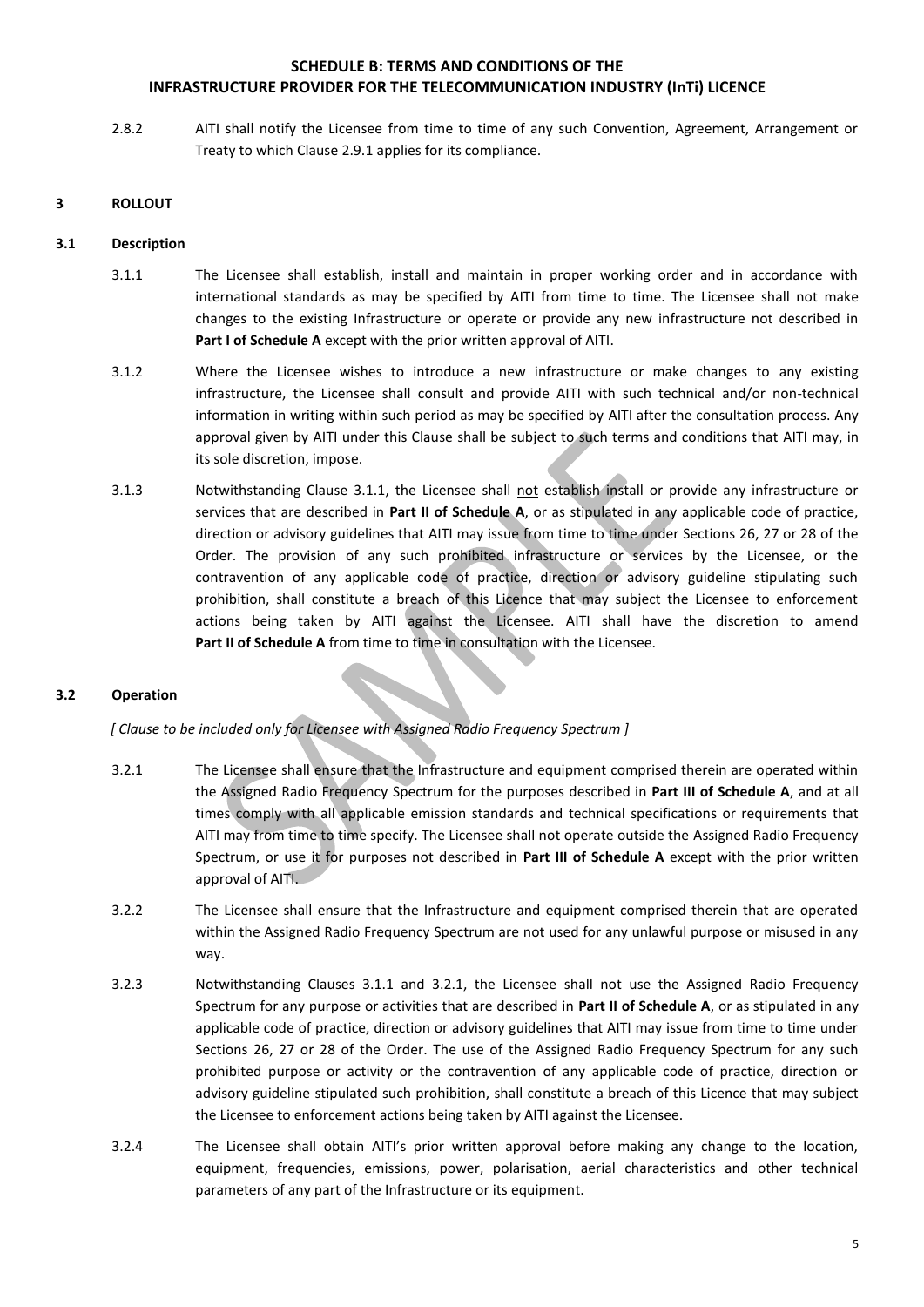- 3.2.5 The Licensee shall ensure that the height of the transmitter antenna of a radio-communication station working in the Infrastructure shall comply with the regulations and requirements from relevant authorities.
- 3.2.6 The Licensee shall be responsible for obtaining any other required authorisations or approvals from the appropriate regulatory agencies in Brunei Darussalam with respect to the erecting of any physical structure as part of the Licensee's Infrastructure.

#### **3.3 Commitment**

3.3.1 Without prejudice to any of the Licensee's obligations under this Licence, the Licensee shall abide with its proposals on network rollout, range of infrastructure, quality of service standards, pricing and service provisioning schemes and any other commitments as submitted to AITI in its licence application.

#### **3.4 Equipment Approval**

- 3.4.1 Prior to the operation of the Infrastructure, the Licensee shall in accordance with Section 9 of the Order, submit for AITI's written approval all telecommunication infrastructure, technology and any telecommunication equipment which is part of the Infrastructure or which is to be connected to the Infrastructure.
- 3.4.2 The Licensee shall seek AITI's prior written approval from time to time for any other telecommunication equipment (including any new technology or change in any technology deployed) to be used in the operation of the Infrastructure or which is to be connected to the Infrastructure for which the approval has not been granted under Section 9 of the Order, whether such other equipment is in addition to or intended replace the existing equipment or parts thereof.
- 3.4.3 The Licensee shall not undertake or participate in the business of production or provision of any telecommunications equipment without the prior written approval of AITI.
- 3.4.4 Where the Licensee is called upon to carry out any tests or assessment of any telecommunications equipment for or by any person, such tests shall be carried out only with the prior written consent of AITI and without prejudice to the provisions of Clause 7 of this Licence.
- 3.4.5 The Licensee shall take all reasonable steps to ensure that no information with respect to such telecommunications equipment that has been obtained in the course of or for the purpose of any such test or assessment, shall be disclosed to any person including the Licensee's employees, except:
	- (a) With the consent of AITI or the producer or supplier of that equipment; or
	- (b) To the extent necessary to enable the Licensee to carry out any such test or assessment and report on it to the person for whom it was carried out.
- 3.4.6 No person engaged in any such test or assessment shall (except to the extent agreed by AITI) be answerable, in any way, which requires the disclosure of the information referred to in Clause 3.4.5, to anyone engaged in the activities of providing telecommunication services or supply of telecommunication equipment.

## **3.5 Universal Service**

*[ Clause to be included only for Public Telecommunication Licensee]* 

3.5.1 The Licensee shall establish, install, maintain and operate the Infrastructure and shall provide, through or with the use of the Infrastructure, the ability to provide a Basic Telecommunications Service which includes voice, broadband internet, short messaging service (SMS) and any other service which AITI directs.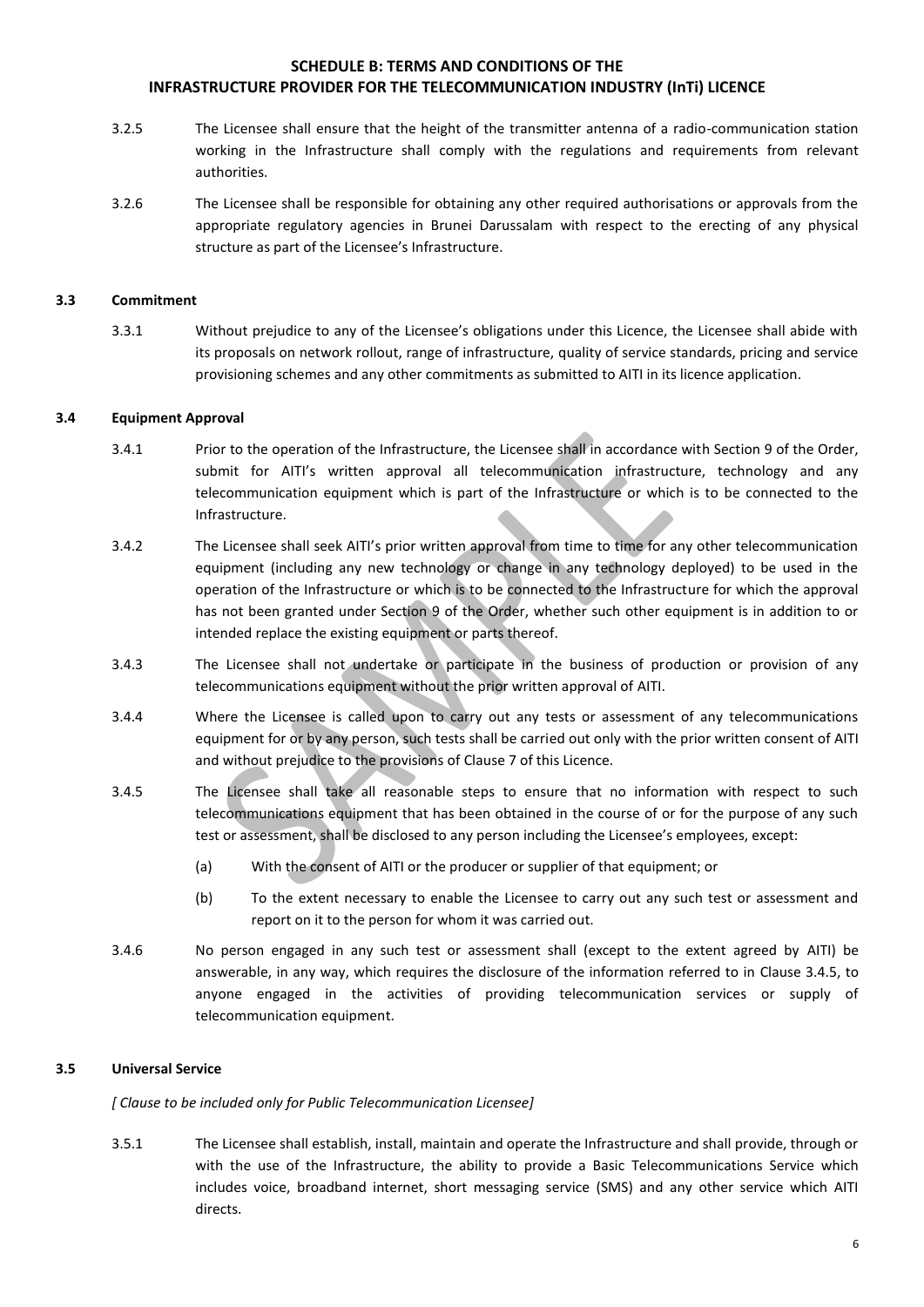- 3.5.2 The Licensee shall take all reasonable steps to provide to any person to whom it provides telecommunication services, full connection by means of the Infrastructure to international telecommunication services, unless AITI is satisfied that for any of the reasons set out in Clause 2.8 of this Licence it would be unreasonable for the Licensee to do so.
- 3.5.3 The Licensee shall, in compliance with any directions that AITI may from time to time issue, provide and maintain the necessary infrastructure for public payphone services in Brunei Darussalam.
- 3.5.4 The Licensee shall consult AITI from time to time about, and endeavour to implement measures to provide and maintain the necessary infrastructure to make available services capable of satisfying the reasonable demands of the persons with disabilities (especially persons with a hearing impairment). The Licensee shall, if requested to do so by AITI, participate in the work of any advisory body for matters affecting such persons with disabilities.

#### **3.6 Universal Service Fund**

3.6.1 The Licensee shall contribute towards the Universal Service Provision Fund as provided for under Section 60 of the Order in a manner as directed by AITI.

#### **4 RESOURCE**

#### **4.1 Frequency Spectrum**

- 4.1.1 The Licensee shall take all necessary steps to ensure that the use of the Assigned Radio Frequency Spectrum for the purposes provided under this Licence is safe and does not cause interference to other existing radio-communication networks operating in the same band or in other bands. The Licensee shall also take appropriate measures to ensure that its Infrastructure is adequately protected from interference that may be caused by networks operating in the same band or in other bands.
- 4.1.2 All telecommunication equipment used by the Licensee shall be type approved to conform to the radio and telecommunication equipment standards that may be specified by AITI from time to time.
- 4.1.3 The Licensee shall co-operate with AITI for the purposes of assisting AITI in coordinating and managing the use of radio frequencies in relation to neighbouring countries, including but not limited to, the provision of information to AITI and the reduction of emission levels of any radio-communication station and network comprised in the Infrastructure.
- 4.1.4 Subject to the Order, the AITI Order, and this Clause 4.1.4, the use of any part of the Assigned Radio Frequency Spectrum for the purposes of managing interference (including the provision for one or more guard bands) shall be at the discretion of the Licensee.

#### **4.2 Disuse**

4.2.1 If AITI determines that the Licensee has not utilised the Assigned Radio Frequency Spectrum for a continuous period of two (2) years, AITI shall have the right to cancel this Licence and recover the Assigned Radio Frequency Spectrum without any obligation to refund any fees that have been paid by the Licensee to AITI.

#### **4.3 Numbering**

4.3.1 The Licensee shall comply with AITI's codes of practice, directions and advisory guidelines that may be issued from time to time under Sections 26, 27 or 28 of the Order in relation to Brunei's national numbering plan, and number allocation and assignment schemes. The Licensee shall, in its submission to AITI, justify the use of numbers and shall, subject to payment of any required fees for Golden Numbers,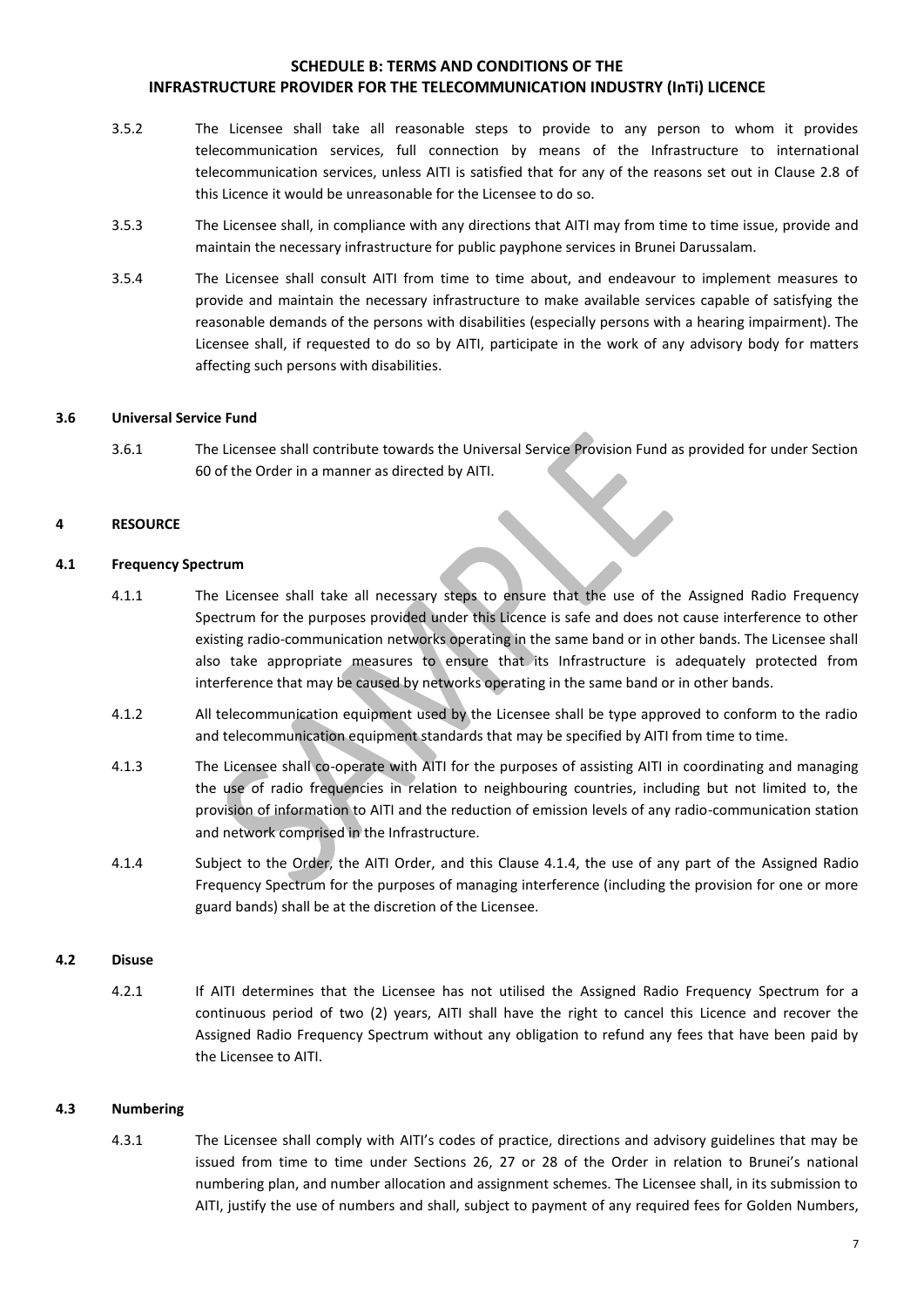be provided with the necessary numbers to enable the effective and efficient operation of the Infrastructure. The Licensee shall take all necessary steps to ensure that the numbers allocated are efficiently utilised.

- 4.3.2 Any telephone number(s) assigned to the Licensee is the property of AITI and the Licensee shall have no proprietary right to the telephone number(s) assigned.
- 4.3.3 AITI reserves the right to alter, reallocate and/or reassign any telephone number previously allocated or assigned to the Licensee at any time, upon written notice to the Licensee. In such instances, AITI shall not be liable to any person for any loss or inconvenience directly or indirectly attributable to the alteration, reallocation and/or reassignment of such telephone number.

#### **4.4 Number Portability**

- 4.4.1 The Licensee shall implement number portability at a time to be decided and notified by AITI.
- 4.4.2 The Licensee shall comply, at its own cost, with AITI's codes of practice, directions and advisory guidelines that may be issued from time to time under Sections 26, 27 or 28 of the Order in relation to the implementation of number portability.

#### **5 COOPERATION**

#### **5.1 Civil and Public Bodies**

- 5.1.1 The Licensee shall co-operate with the relevant Government ministries, departments, statutory boards or official agencies (the "Emergency Organisations") for the provision of national security and emergency services.
- 5.1.2 The Licensee shall, where directed by AITI, participate in any emergency activities or preparations thereof in collaboration with the relevant Emergency Organisations, in accordance with the written law in Brunei Darussalam.
- 5.1.3 The Licensee shall, after consultation with the relevant Emergency Organisations, make plans and other arrangements for the provision or, as the case may be, the rapid restoration of Infrastructure as are practicable and may be reasonably required in national emergencies. The Licensee shall, on the request by any such person as is designated for the purpose in the relevant plans or arrangements, implement those plans or arrangements in so far as it is reasonable and practicable to do so.
- 5.1.4 Nothing in this Clause shall preclude the Licensee from:
	- (a) Recovering the costs which it incurs in making or implementing any such plans or arrangements from those on behalf of or in consultation with whom the plans or arrangements are made; or
	- (b) Making the implementation of any plan or arrangement conditional upon the person or persons for which or on whose behalf that plan or arrangement is to be implemented, indemnifying the Licensee for all costs incurred as a consequence of the implementation.
- 5.1.5 Nothing in this Clause shall restrain the person or persons referred to in Clause 5.1.4(a) or (b) from the right to obtain the services referred to in this Clause on a competitive basis.
- 5.1.6 Without prejudice to any other obligation under this Licence, the Licensee shall, when notified of any fault or failure of a part of the Infrastructure which causes any interruption, suspension or restriction of the telecommunication services, provide to the relevant Emergency Organisations priority fault repair service with a view to restoring those Infrastructure as swiftly as practicable and with priority, as far as reasonably practicable, over fault repair services provided by the Licensee to other persons. Such priority fault repair services shall mean a service consisting in such repair, maintenance or adjustment of the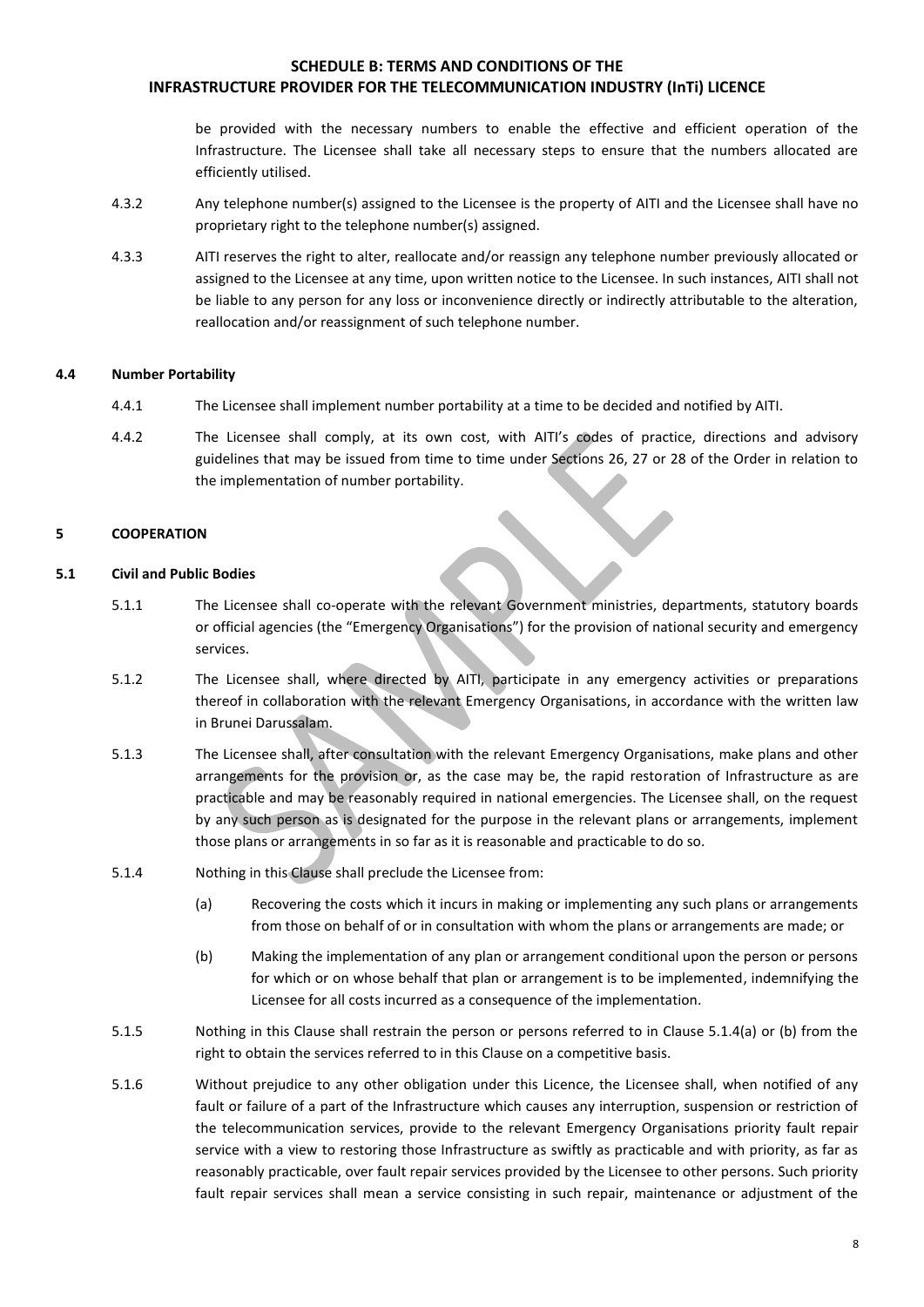Infrastructure as is necessary to restore and maintain a sufficient service, and shall be available for 24 hours a day or for such lesser periods of each day as may be agreed between the Licensee and the person requiring its provision.

#### **5.2 Access**

- 5.2.1 Subject to prior discussions and negotiations between the third party and the Licensee, the Licensee shall provide to any person licensed by AITI to provide telecommunication services in Brunei Darussalam, means of access to the Infrastructure.
- 5.2.2 The Licensee may, with the prior written approval of AITI, impose an access charge upon any person licensed by AITI to provide telecommunication services in Brunei Darussalam in connection with the use of the Infrastructure.
- 5.2.3 The Licensee shall comply with AITI's Access and Interconnection Framework, and any codes of practice, directions or advisory guidelines that AITI may, from time to time, issue to the Licensee under Sections 26, 27 or 28 of the Order, and shall submit to AITI on a quarterly basis all access agreements entered into with other licensees.

#### **5.3 Interconnection**

- 5.3.1 The Licensee shall connect to the Infrastructure on request and at appropriate connection points, which it shall provide for this purpose:
	- (a) any equipment approved or exempted from approval by AITI for connection to the Infrastructure; and
	- (b) any public or private telecommunication infrastructure approved or licensed by AITI which infrastructure also meets any other requirements, AITI may from time to time impose.
- 5.3.2 Notwithstanding Clause 5.3.1, the Licensee shall cease to connect or refuse to connect to the Infrastructure any equipment or system that:
	- (a) has not been approved, licensed or exempted from approval or licensing by AITI;
	- (b) no longer meets the requirements for approval or licensing by AITI, in respect of which AITI has issued a notice to that effect to the person who has under his control such equipment or system; or
	- (c) in the opinion of AITI is liable to cause the death of, or personal injury to, any person engaged in operating the Infrastructure or any connected equipment or system, or materially impair the quality of any telecommunication service provided by means of any licensed system, or damage the property of the Licensee.
- 5.3.3 The terms and conditions for the connection of equipment or systems to the Infrastructure of the Licensee shall be determined by agreement between the Licensee and the owner or operator of the equipment or system except in so far as the conditions are prescribed in the Order or in this Licence. In the event that the parties cannot reach an agreement, the matter shall be determined by AITI whose decision shall be final. Such agreement shall not contain any restrictive provision unless before the agreement is made, AITI has expressly consented to the inclusion of such a provision.
- 5.3.4 The Licensee shall permit any person who is licensed to operate a system that is connected to the Infrastructure under a licence that authorises him to provide telecommunication services to others, to provide such services while the systems are connected.
- 5.3.5 The Licensee shall not impose technical or other conditions or employ any arrangements for the connection of equipment or systems to the Infrastructure other than those set by AITI. In particular, the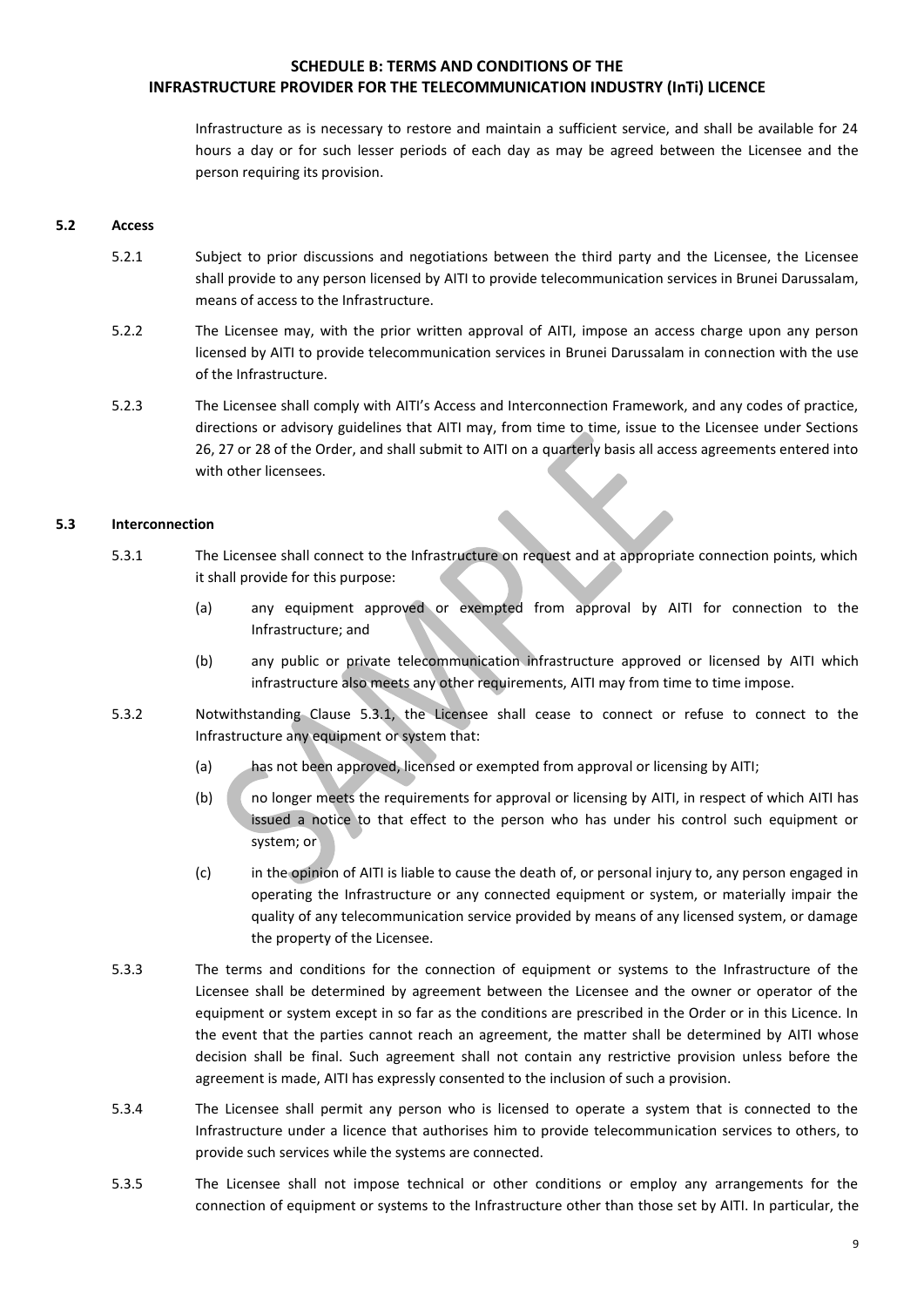Licensee shall not, except where AITI is satisfied that it is reasonable, exercise any Intellectual Property Rights that it owns or is licensed to use in a manner that prevents or inhibits the connection of approved equipment or systems to the Infrastructure. In this Clause, "Intellectual Property Rights" means, without prejudice to its generality, the rights to patents, trademarks, designs, know-how and copyright.

5.3.6 The Licensee shall comply with AITI's Access and Interconnection Framework, and any codes of practice, directions or advisory guidelines that AITI may, from time to time, issue to the Licensee under Sections 26, 27 or 28 of the Order, and shall submit to AITI on a quarterly basis all interconnection agreements entered into with other licensees.

#### **5.4 Minimum Interconnection Duties**

- 5.4.1 The Licensee shall comply with the following minimum duties in relation to interconnection with another licensee:
	- (a) The Licensee shall have a duty to interconnect with other licensees. The parties shall enter into a written agreement (the "Interconnection Agreement") that captures the terms governing the interconnection relationship between the licensees and include the compensation arrangements. The Interconnection Agreement shall be governed by the laws of Brunei Darussalam;
	- (b) The Licensee, in interconnecting with another licensee, shall take reasonable measures to ensure that the interconnection does not cause physical or technical harm to the other licensee's network;
	- (c) The Licensee shall provide to any other licensee to which it interconnects, the necessary information within its possession necessary to allow the interconnecting licensee to provide accurate and timely billing to its customers;
	- (d) The Licensee shall protect from disclosure any confidential or proprietary information provided by another licensee in the course of negotiating or implementing an Interconnection Agreement. The Licensee may use such information only in relation to the Interconnection Agreement. The Licensee shall adopt appropriate procedures to ensure that the information is not used for the development or marketing of other telecommunication services or equipment by the Licensee, its affiliates or other third parties.
	- (e) The Licensee shall not discriminate the quality of the interconnection or the availability of any other support services or facilities that it provides to another licensee, and shall ensure that there are sufficient points of interconnection available;
	- (f) The Licensee shall make information regarding the physical and logical interfaces of its network publicly available to allow the development and deployment of telecommunication services, value added services, and telecommunication equipment that can interconnect and interoperate with another licensee's network. Any changes shall be made publicly available at least six (6) months before the change if it has a material impact on interconnection arrangements. Such changes may not be made known to any of the licensee's affiliated companies at any time before the intended changes are announced publicly;
	- (g) The Licensee shall comply with any mandatory technical standards that may be stipulated by AITI from time to time;
	- (h) The Licensee shall take reasonable steps to allow a customer who chooses to obtain services from another licensee to do so with minimum difficulty. This includes a duty on the Licensee to allow a customer to retain its telephone number or other address information to allow the continued access to the service;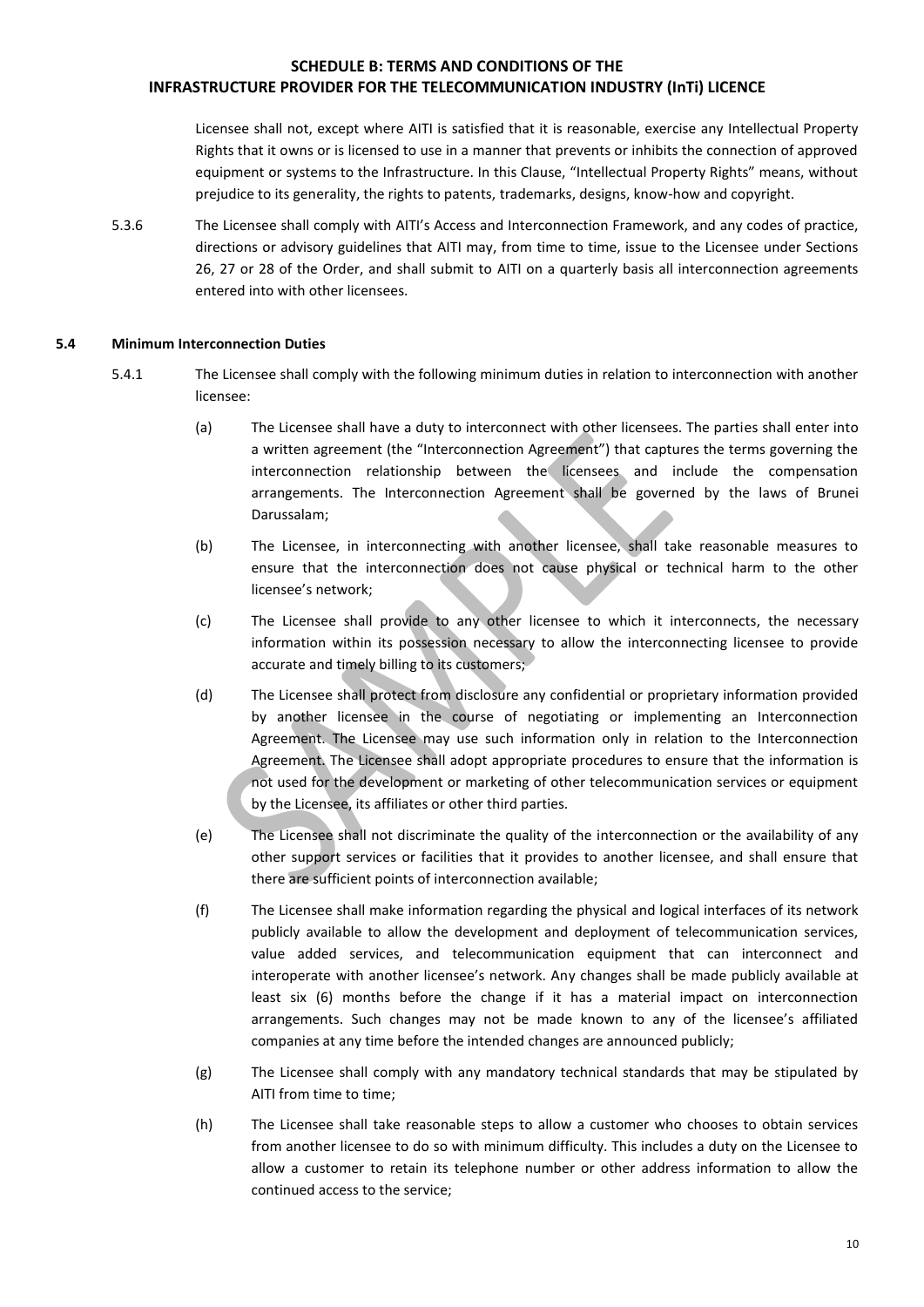(i) The Licensee shall submit to AITI for approval, copies of all Interconnection Agreements that it enters into. If the Interconnection Agreements are modified, the revised agreements shall also be submitted to AITI for approval of the amendments.

### **5.5 Changes**

- 5.5.1 The Licensee shall give notice in writing to AITI and shall notify all parties affected of any changes it intends to implement in the specification or performance of the Infrastructure which would require changes to any equipment or systems connected to the Infrastructure or which would have the effect of making such connections inoperable. The period of notice given shall be appropriate to the likely impact on the parties affected and on connected equipment or systems and shall be decided in consultation with AITI.
- 5.5.2 Where AITI considers that a change in the Infrastructure referred to in Clause 5.5.1 would cause another person licensed to provide telecommunication services in Brunei Darussalam to make major changes in its own systems in order to connect its systems to the Infrastructure, and notifies the Licensee thereof, the Licensee shall obtain the prior written approval of AITI before implementing such a change, and shall comply with such terms and conditions as AITI may, in its sole discretion, impose.
- 5.5.3 Any changes proposed by the Licensee must not be a Predatory Network Alteration as provided for in Clause 7.8 in this Licence.
- 5.5.4 The Licensee shall prepare and publish in consultation with AITI a statement of its procedures for consulting, and giving advance notice to, those persons likely to be affected by such changes and shall adhere to those procedures specified in the statement.

#### **5.6 Infrastructure Sharing and Deployment**

- 5.6.1 The Licensee shall comply with AITI's codes of practice, directions and advisory guidelines that may be issued from time to time under Section 26, 27 or 28 of the Order in relation to infrastructure sharing and deployment.
- 5.6.2 Where AITI considers it necessary for the Licensee to share infrastructure with other telecommunication licensees in designated areas in the national and/or public interest or otherwise, AITI shall inform the licensees accordingly so that licensees can make the necessary arrangements before submitting their infrastructure sharing plans to AITI for approval. The Licensee shall share infrastructure whenever and wherever mandated by AITI in accordance with AITI's codes of practice, directions and advisory guidelines that may be issued from time to time under Section 26, 27 or 28 of the Order.

## **5.7 Emergency Activities**

5.7.1 The Licensee shall, where required by AITI, participate in any emergency activity or preparation thereof in collaboration with other relevant agencies, organisations and Government ministries and departments, in accordance with the written law in force in Brunei Darussalam.

## **6 ACCOUNTABILITY**

#### **6.1 Controls**

6.1.1 The Licensee shall seek AITI's written approval on its prices, terms and conditions at least ten (10) working days prior to offering, or modifying the prices, terms and conditions on which it offers any Infrastructure (including any offer on a trial basis).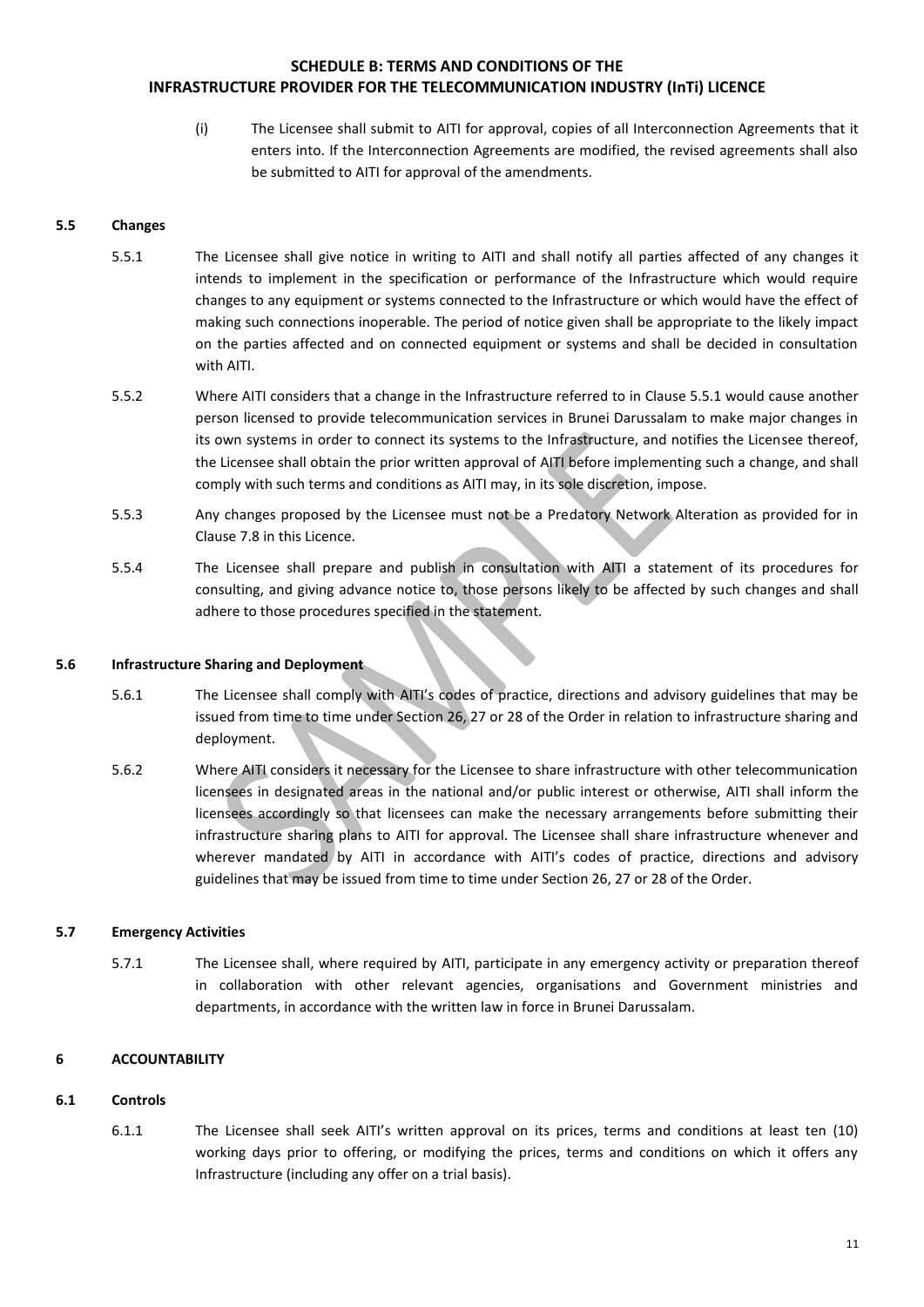6.1.2 The Licensee shall comply with AITI's codes of practice, directions or advisory guidelines that may be issued from time to time under Sections 26, 27 or 28 of the Order in relation to price control arrangements.

#### **6.2 Publication**

6.2.1 The Licensee shall publish information about the Infrastructure it provides, covering *inter alia*, descriptions and pricing of the Infrastructure available, the terms and conditions thereof, and the provision of fault repair and any other commercial and technical services available.

#### **6.3 Confidentiality**

- 6.3.1 The Licensee shall respect and ensure the confidentiality of subscriber information, especially for exdirectory numbers except under the following circumstances:
	- (a) where sharing of information with another licensee is necessary to detect, prevent or investigate into fraud;
	- (b) where disclosure is deemed necessary by AITI or the relevant law enforcement or security agencies to carry out their functions or duties; and
	- (c) where use of subscriber information is in accordance with the applicable codes of practice, directions and advisory guidelines that AITI may issue from time to time under Sections 26, 27 or 28 of the Order relating to the protection and confidentiality of subscriber information.

#### **6.4 Code of Conduct**

- 6.4.1 The Licensee shall within three (3) months of the grant of the Licence submit for AITI's approval a code of conduct that:
	- (a) Specifies the persons to whom the Licensee may not disclose information about a customer of the Licensee without prior consent of the customer;
	- (b) Regulates the information about any such customer that may be disclosed without his consent; and
	- (c) Restricts disclosure of information relating to the testing of equipment in relation to Clauses 3.4.4, 3.4.5 and 3.4.6 in this Licence;
- 6.4.2 On AITI's approval of the code of conduct submitted by the Licensee, the Licensee shall take all reasonable steps to ensure that its employees observe the provisions of such code.

#### **6.5 Accounting Separation**

6.5.1 The Licensee shall comply with AITI's codes of practice, directions and advisory guidelines that may be issued from time to time under Section 26, 27 or 28 of the Order in relation to Accounting Separation.

## **6.6 Provision of Information to AITI**

6.6.1 The Licensee shall provide AITI with any documents or information within its knowledge, custody or control that AITI may by notice or direction require for the exercise of its functions and duties under the Order. This includes providing annual and such other reporting as stipulated in **Schedule D**, and as may be amended by AITI from time to time. The Licensee hereby undertakes to AITI that any such document or information provided to AITI shall be true, accurate and complete.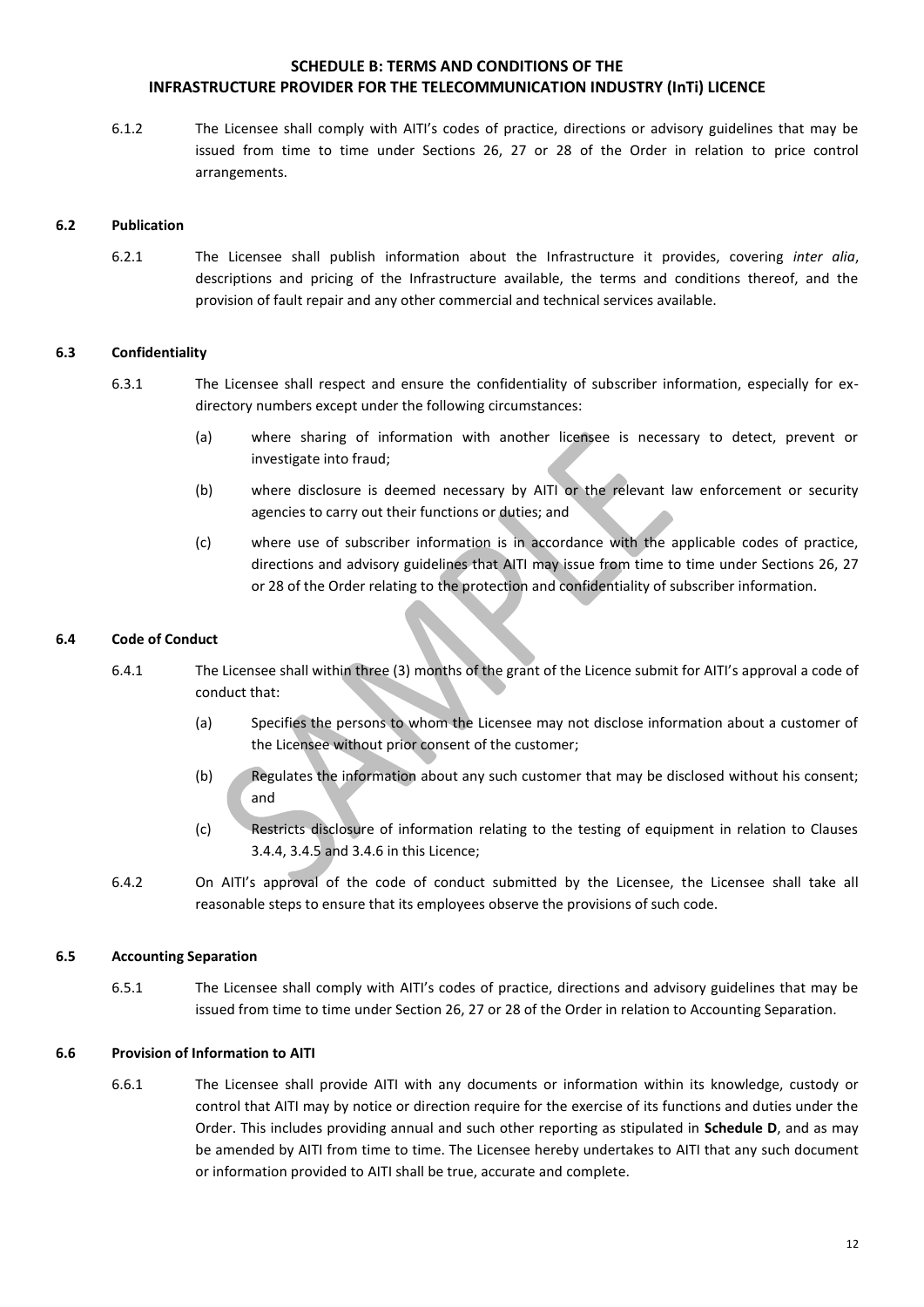- 6.6.2 In order to monitor the Licensee's compliance with the conditions of this Licence, AITI may also direct the Licensee to arrange at the Licensee's own cost a separate and independent audit of its activities. The Licensee shall, at AITI's request, submit the audited accounts and reports prepared under this condition to AITI for its inspection and verification.
- 6.6.3 The Licensee shall notify AITI regarding any change in the ownership, shareholding and management arrangements of the Licensee (including, but not limited to any change in the appointment of the Chairman, Chief Executive Officer, or Directors and other Management Officers) provided to AITI in its application for the Licence.
- 6.6.4 The Licensee shall notify AITI of any joint venture, association, contract or arrangement with a third party that the Licensee enters into within 14 days after the entry into such joint venture, association, contract or arrangement, and furnish AITI with any supporting documents that AITI may request for.
- 6.6.5 The Licensee shall keep in strict confidence any documents or information so required by AITI pursuant to Clause 6.6 as well as the fact that AITI has requested such documents and/or information.
- 6.6.6 AITI may use and disclose any such document or information provided to AITI pursuant to Clause 6.6 as AITI deems fit. Where AITI proposes to disclose information obtained pursuant to Clause 6.6 and AITI considers that the disclosure would result in the release of information concerning the business or commercial or financial affairs of the Licensee which disclosure would or could reasonably be expected to adversely affect the Licensee's lawful business or commercial or financial affairs, AITI will give the Licensee a reasonable opportunity to make representations on the proposed disclosure before AITI makes a final decision whether or not to disclose the information.

## **6.7 Call Metering and Billing**

- 6.7.1 The Licensee shall take all reasonable steps to ensure the accuracy and reliability of any charging device used in connection with the Infrastructure, and shall keep such records as may be determined by AITI to be necessary in relation to any metering device, and for such periods as specified by AITI.
- 6.7.2 The Licensee shall take appropriate measures to issue bills with periodicity as determined by AITI in consultation with the Licensee to the subscribers of the service, indicating the charges relevant to the service provided to the subscriber.
- 6.7.3 The Licensee shall specify the relevant charge or charges in any quotation or any invoice relating to the provision of its Infrastructure.

## **6.8 Quality of Service**

- 6.8.1 The Licensee shall at all times during the validity period of this Licence operate, maintain and provide good, efficient and continually available Infrastructure in a manner satisfactory to AITI.
- 6.8.2 Unless a waiver is granted by AITI, the Licensee shall prepare a customer charter which sets out the minimum standard of services to the Licensee's customers and gives guidance to the employees of the Licensees in their relations and dealings with the Licensee's customers.
- 6.8.3 The Licensee shall comply with AITI's codes of practice, directions or advisory guidelines that may be issued from time to time under Sections 26, 27 or 28 of the Order in relation to Quality of Service Standards.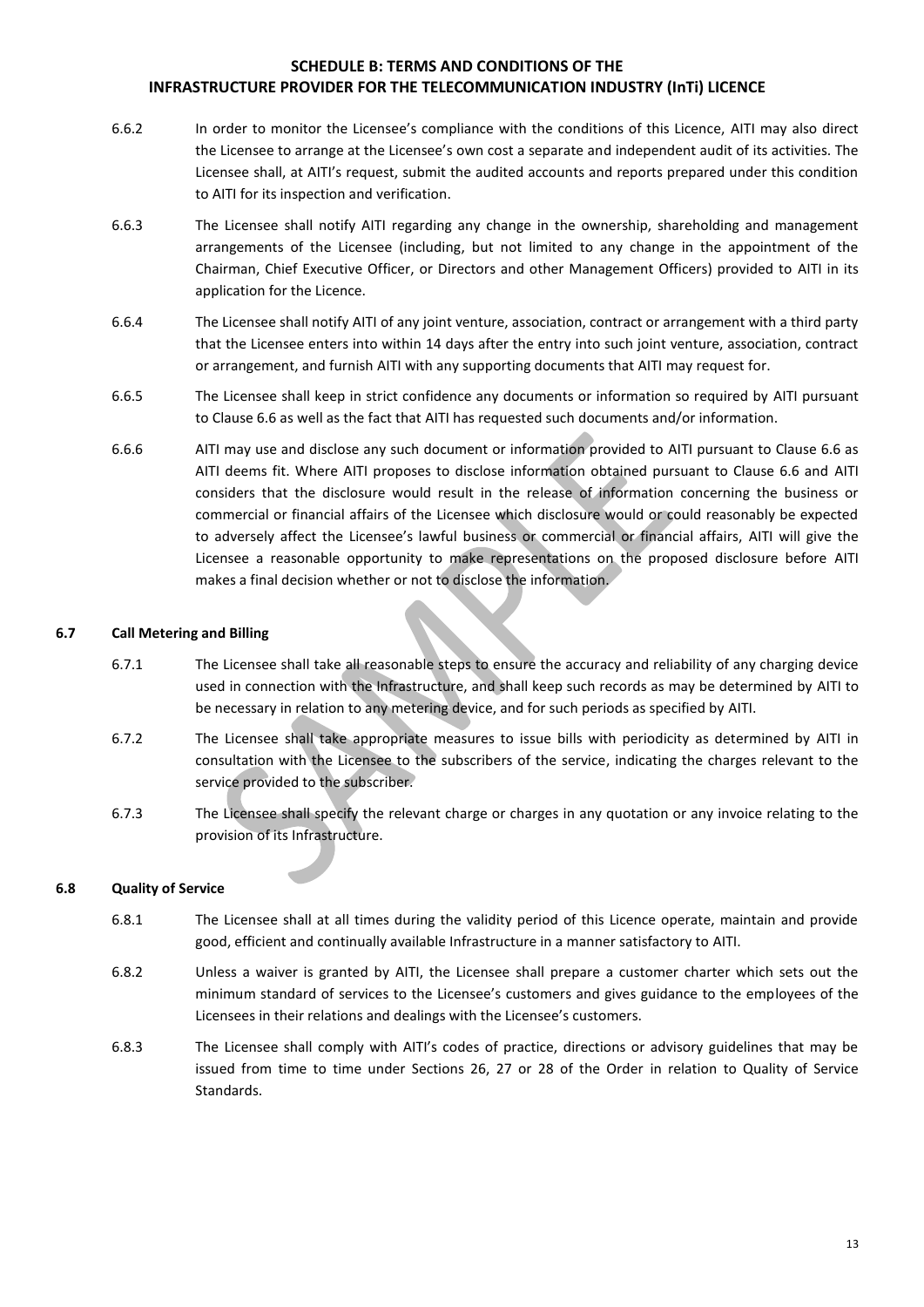## **7 PRACTICES**

#### **7.1 Unfair Competitive Practices**

- 7.1.1 The Licensee must not engage in unfair competitive practices. An unfair competitive practice is deemed to be one that deters, or is likely to deter, new entry into the telecommunication market in Brunei Darussalam, or restricts, or is likely to restrict, existing competition in the telecommunication market in Brunei Darussalam for reasons unrelated to the availability, price or quality of the service that a prospective or current operator licensed by AITI offers or seeks to offer.
- 7.1.2 Unfair competitive practices include, but are not limited to, the following:
	- (a) *False or Misleading Claims*. The Licensee must not make claims or suggestions regarding the availability, price or quality of its telecommunication service or equipment, or of the telecommunication service or equipment of another licensee, that is not supported by objective evidence, or that is likely to confuse or mislead customers.
	- (b) *Degradation of Service Availability or Quality*. The Licensee must not take any action, or induce any other party to take any action, which would have the effect of degrading the availability or quality of another licensee's telecommunication service or equipment, or raising another licensee's costs, without a legitimate business, operational or technical justification.
	- (c) *Provision of False or Misleading Information to Competitors*. Notwithstanding that the Licensee is not required to disclose proprietary or commercially sensitive information to their competitors, the Licensee shall not provide information to other licensees that is false or misleading.
	- (d) *Interference with Customer or Supplier Relationships*. The Licensee must not seek to induce a customer or supplier to cease doing business with another licensee providing competing telecommunication services or equipment by providing false or misleading information to the customer or supplier.

## **7.2 Undue Preference and Undue Discrimination**

- 7.2.1 The Licensee shall not show undue preference towards, or exercise undue discrimination against any person or class of persons in, *inter alia*, the price and performance characteristics of the Infrastructure provided or the terms and conditions under which the Infrastructure is provided. In particular, the Licensee shall not give any undue preference to, or receive an unfair advantage from, a business carried on by it or its associated or affiliated company, service or person, if AITI is of the opinion that the Licensee's competitor could be placed at a significant competitive disadvantage or that competition would be prevented or substantially restricted.
- 7.2.2 The Licensee shall not accept any undue preference in, *inter alia*, the price and performance characteristics of any services provided by another licensee that is its associated or affiliated company, service or person, if AITI is of the opinion that the Licensee's competitor could be placed at a significant competitive disadvantage or that competition would be prevented or substantially restricted.
- 7.2.3 Any question relating to whether any act done or course of conduct pursued by the Licensee amounts to such undue preference or such undue discrimination shall be determined solely by AITI, but nothing done in any manner by the Licensee shall be regarded as undue preference or undue discrimination if and to the extent that the Licensee is required to do that thing in that manner by or under any provision of this Licence or where the Licensee gives any discount to its large customers, provided that such concessions are extended without discrimination to all customers falling within this category.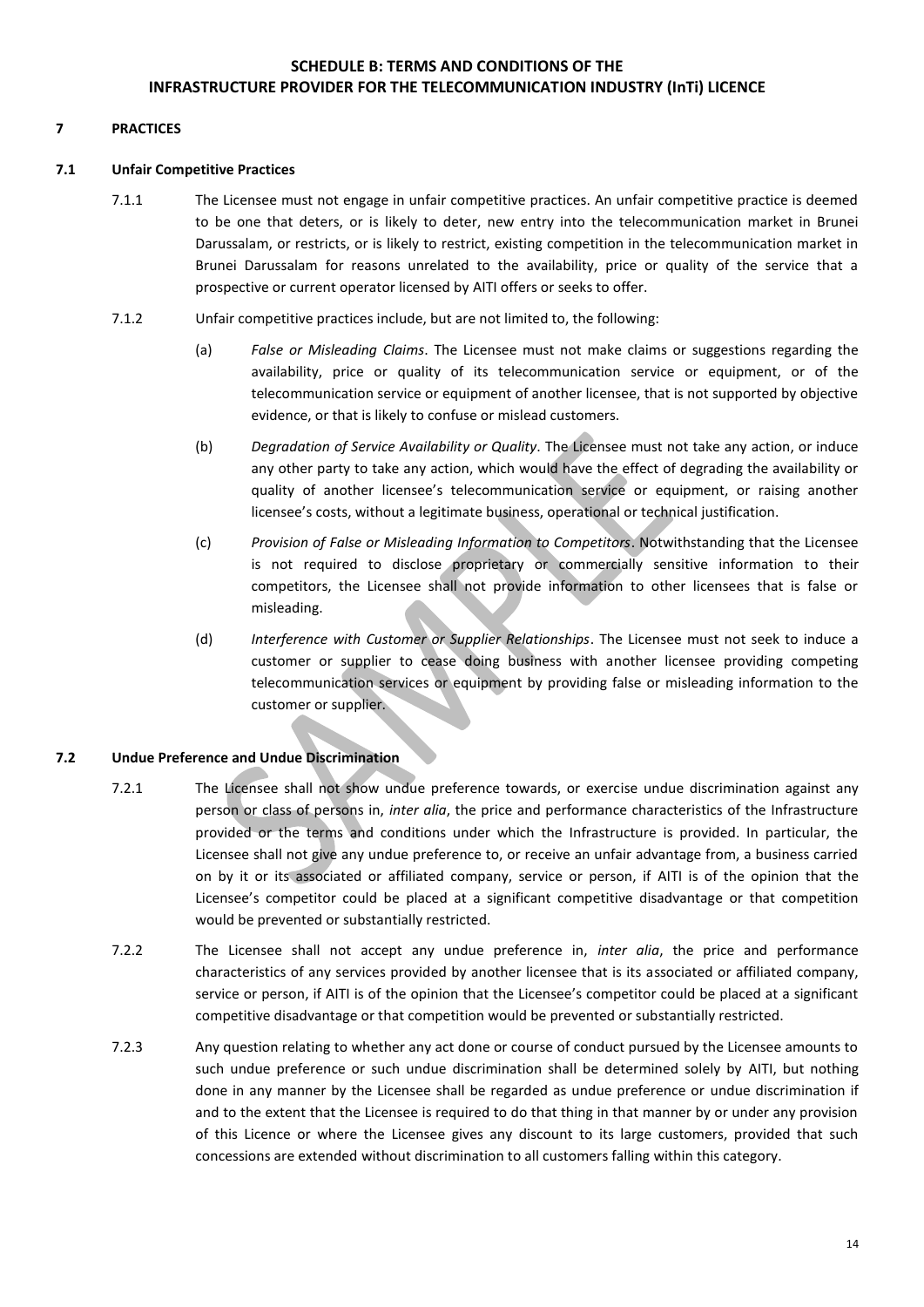### **7.3 Anti-Competitive Arrangements**

- 7.3.1 The Licensee shall not enter into any agreement or arrangement, legally enforceable or not, which shall in any way prevent or restrict competition in relation to the operation of the Infrastructure by the Licensee or any other telecommunication infrastructure and/or services licensed by AITI. Such agreements or arrangements include, but is not limited to, the following:
	- (a) Agreements or arrangements with other licensees to fix prices or restrict output, regardless of the levels that may be agreed to.
	- (b) Agreements or arrangements with other licensees to coordinate separate bids for assets, resources or rights allocated by AITI, or for any input into the Licensee's service or for the provision by the Licensee of any telecommunication service or equipment, regardless of the price levels that may be agreed to.
	- (c) Agreements or arrangements with other licensees not to compete to provide telecommunication services or equipment to specific groups of customers or not to compete in specific areas or geographical regions, regardless of the terms and conditions that may be agreed to.
	- (d) Agreements or arrangements with other licensees to refuse to do business with a specific customer, supplier or competitor.
- 7.3.2 In determining whether an agreement or arrangement prevents or restricts competition, AITI will not deem as anti-competitive agreements that an ancillary to efficiency-enhancing integration of economic activities, where such agreements are no broader than necessary to achieve the pro-competitive benefit such as, but not limited to, increasing total output or lowering prices.
- 7.3.3 The Licensee shall comply with AITI's codes of practice, directions and advisory guidelines that may be issued from time to time under Section 26, 27 or 28 of the Order in relation to unfair and anticompetitive practices for telecommunication service providers.
- 7.3.4 The Licensee shall ensure that there are no cross-subsidies between such parts of the Licensee's business as AITI may identify and review from time to time in consultation with the Licensee.
- 7.3.5 The Licensee shall establish such accounting and reporting arrangements so as to enable the Licensee's finances in relation to different parts of its business to be assessed and reported on separately.
- 7.3.6 The Licensee shall not make it a condition of providing any service, or connecting any other system or equipment to the service, that any person should acquire any equipment from the Licensee or from any other person specified or described by the Licensee, save where the telecommunication service requested cannot otherwise be provided or the equipment requested cannot otherwise be used.

## **7.4 Exclusive Arrangements**

- 7.4.1 The Licensee shall not enter into any agreement or arrangement with any person running an Authorised Overseas System on terms or conditions which unfairly preclude or restrict, to the detriment of the national and/or public interest, the provision of any international telecommunication services by any person licensed by AITI to provide those services.
- 7.4.2 In this Clause, "Authorised Overseas System" means a system, which is recognised by the Government or any competent authority of a foreign country as authorised to provide telecommunication services by or through that system.
- 7.4.3 The Licensee shall comply with AITI's requirements on the international settlement regime and seek AITI's written endorsement and/or approval to the arrangements reached with other licensees before implementation.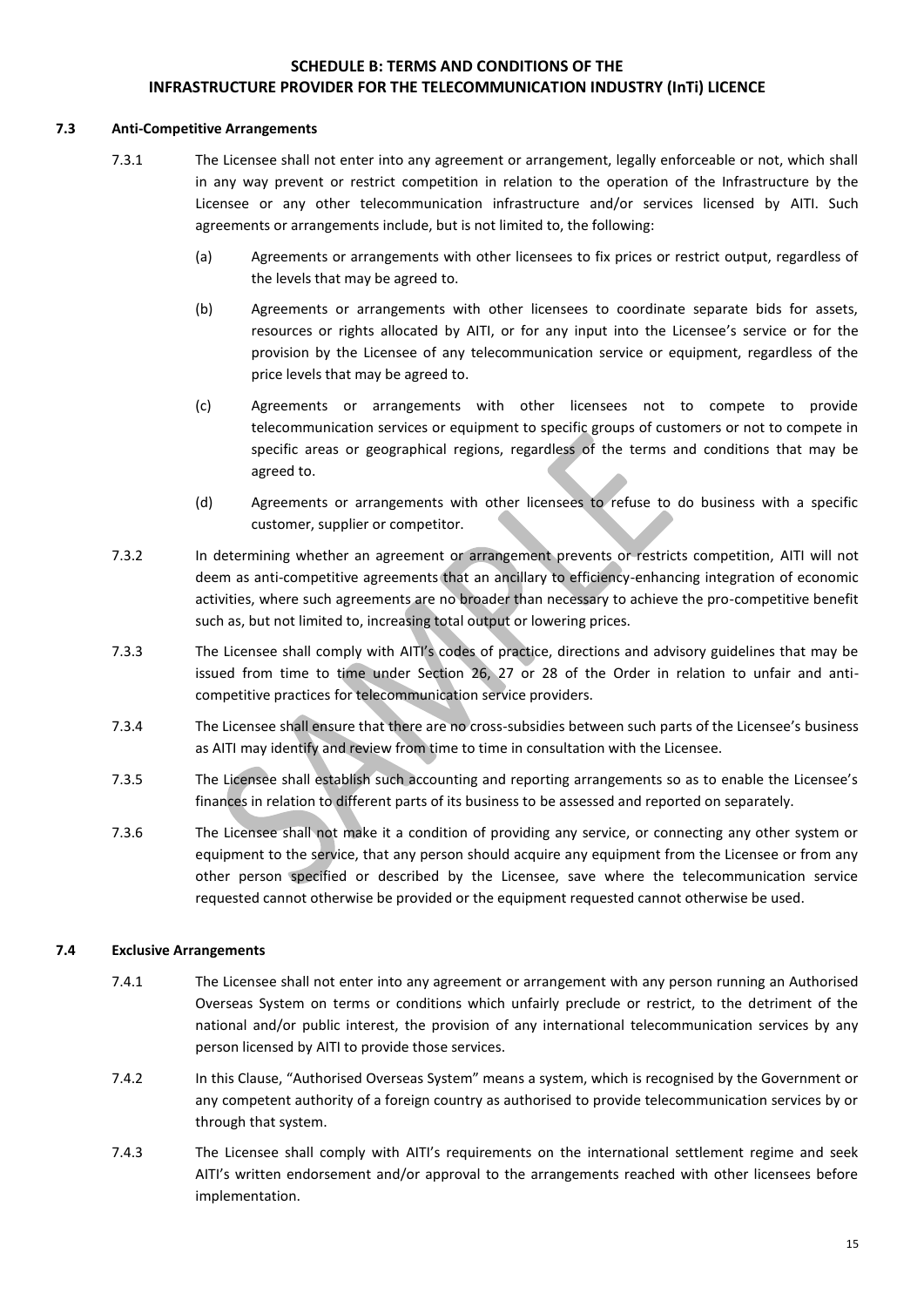#### **7.5 Contracts with Third Parties**

- 7.5.1 Where the Licensee intends to enter into any joint venture, association, contract or arrangement with a third party, the effect or purported effect of which would be to permit a person who is not originally a party to this Licence to share in the benefits of, or otherwise gain any rights or privileges under this Licence, or which would otherwise result in a breach or circumvention of Clause 1.3.1 of this Licence, the Licensee shall seek AITI 's written approval for the joint venture, association, contract or arrangement in question, and AITI's approval shall be subject to such terms and conditions as AITI may, in its sole discretion, impose.
- 7.5.2 AITI may at any time direct the Licensee to effect any changes it deems necessary in the terms and conditions of the joint venture, association, contract or arrangement referred to above.
- 7.5.3 If the Licensee fails to effect the necessary changes referred to in Clause 7.5.2, AITI may direct the Licensee to terminate any such joint venture, association, contract or arrangement and the Licensee shall comply with such direction within such time as may be specified by AITI. For the purposes of this Clause, every such joint venture, association, contract or arrangement must include a provision subjecting the joint venture, association, contract or arrangement (as the case may be) to such directions as AITI may issue from time to time.
- 7.5.4 Nothing in Clause 7.5.1 shall be construed as requiring the Licensee to obtain the written approval of AITI for the appointment of agents or for the employment of independent contractors or sub-contractors to carry out any works or provide any services which enable the Licensee to discharge its duties and obligations under this Licence provided that the Licensee shall be liable to AITI for any act, omission, default, neglect or otherwise of the agents, independent contractors or sub-contractors in carrying out any such works or providing any such services.

## **7.6 Agreements that Restrict Competition**

- 7.6.1 AITI may take enforcement action, either on its own motion or pursuant to a third-party complaint, against the Licensee if it enters into an agreement with another licensee or unlicensed entity that has the effect of restricting competition in the telecommunication market in Brunei Darussalam. AITI will assess an agreement on the basis of its likely competitive effects. If the agreement contravenes any of the provisions of this Licence, AITI may impose financial penalties or other enforcement measures as provided under the Order.
- 7.6.2 In determining the existence of an agreement, AITI will consider the following:
	- (a) Direct evidence of an express agreement, e.g. a signed document;
	- (b) Circumstantial evidence demonstrating the existence of an express agreement;
	- (c) The agreement may be implied if the Licensee coordinates with other licensees their production and pricing decisions to reduce aggregate output and raise market prices. Such agreements will not be implied where the Licensee has done nothing more than make similar output and pricing decisions reflecting an efficient response to changing market conditions. AITI will only imply an agreement where the Licensee has employed "signalling devices" such as price and output information sharing and these devices have facilitated co-ordinated behaviour. For the purposes of this Clause, an arrangement between a Licensee and an affiliate under the Licensee's control does not constitute an agreement. This section also does not restrict the ability of the Licensee from entering into an arrangement with another entity in which that other entity acts as a bona fide agent of the Licensee.
- 7.6.3 In the event that there is no evidence of actual market effects because the agreement is relatively recent, AITI will assess its likely effect on the market. In assessing its likely effect on the market, AITI will consider the following: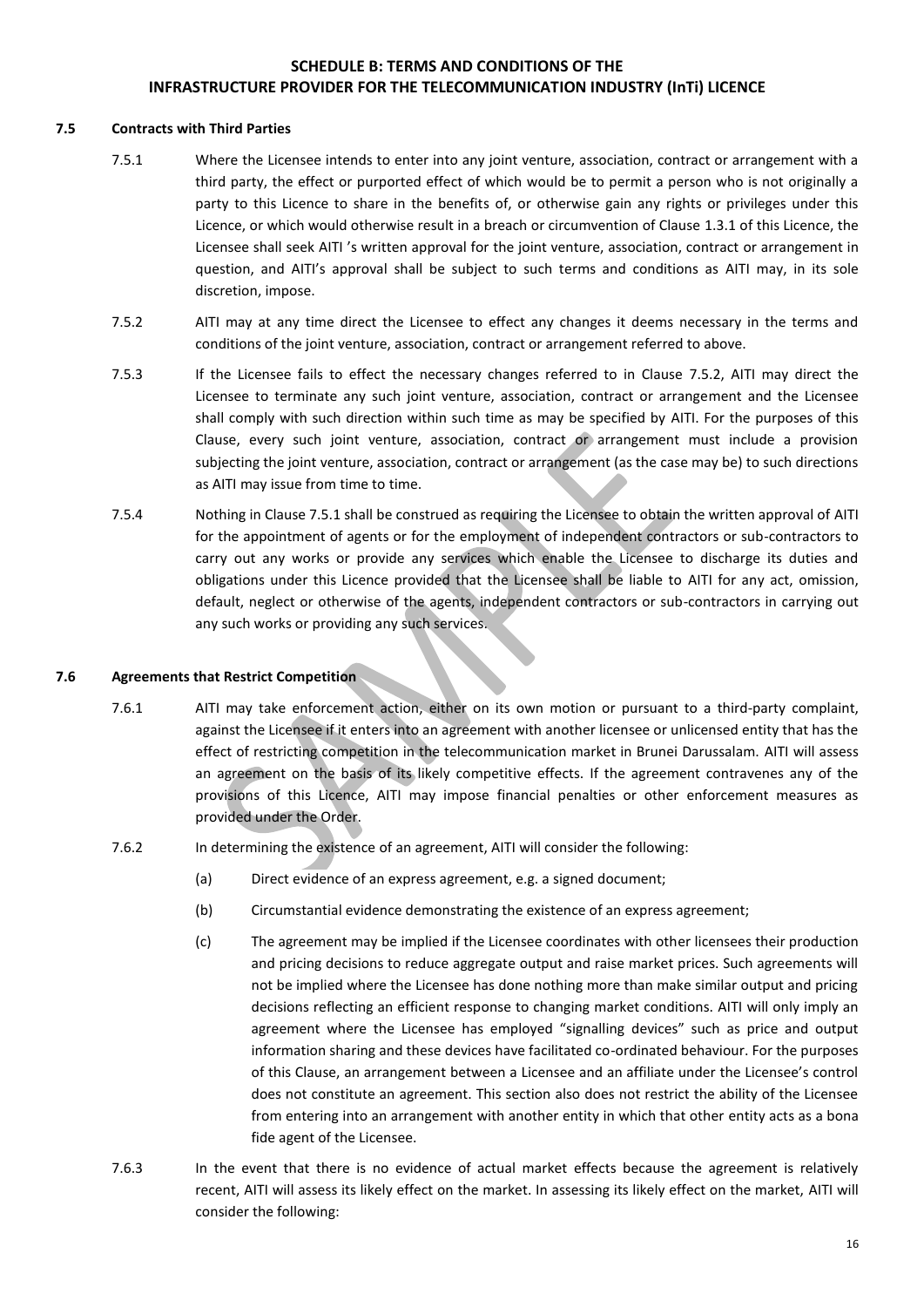- (a) *Business Purpose of the Agreement*. AITI will assess the agreement's likely competitive impact and attempt to determine whether the agreement is likely to lead to reductions in output and increase in the prices of telecommunication services. If the business purpose of the agreement appears to be to increase output and reduce prices, AITI will conclude, without further analysis, that the agreement is not anti-competitive.
- (b) *Likelihood of Competitive Harm*. Where the agreement has the potential to result in higher prices or reductions in output of telecommunication services or equipment, AITI will conduct a more detailed assessment. AITI will consider whether new entrants into the market would be likely, sufficient and timely enough to deter or counteract any competitive harm and any other factors that help predict the likely competitive effect of the agreement. If the agreement poses no risk of competitive harm, AITI will conclude that the agreement is not anti-competitive.
- (c) *Efficiencies*. If the agreement has the potential to result in a restriction of output or an increase in prices of telecommunication services and equipment, AITI will consider whether the agreement is necessary to achieve efficiencies such as the reductions in the cost of developing, producing, marketing and delivering telecommunication services and equipment. If such efficiencies offset the potential anti-competitive effect, and could not reasonably be achieved through measures that reduce competition to a lesser extent, AITI will conclude that the agreement is not anti-competitive. If such efficiencies do not offset the potential anticompetitive effects, or could reasonably be achieved through measures that reduce competition to a lesser extent, the agreement would be deemed to be anti-competitive.

## **7.7 Pricing Abuses**

- 7.7.1 The Licensee must not price telecommunication services in a manner that is likely to restrict competition. In particular, the Licensee must not engage in the following types of anti-competitive pricing:
	- (a) *Predatory Prices*. The Licensee must not engage in anti-competitive predatory price-cutting. A price cut is deemed to be predatory if the following factors are present:
		- (i) The Licensee is selling its services at a price that is less than marginal cost;
		- (ii) There is likelihood that such price cutting will drive rivals from the market or deter future rivals from entering the market; and
		- (iii) Entry barriers are so significant that, after driving rivals from the market or deterring entry, the Licensee can impose an increase in prices sufficient (in amount and duration) to enable it to recoup the full amount of the loss that it incurred during the period of price cutting.
	- (b) *Price Squeezes*. The Licensee must not provide an input to another entity (including other licensees and affiliates of the Licensee) at a price that is so high that the other entity could not profitably sell its product if it were required to pass on it its customers the full retail price of the input. Similarly, the Licensee must not obtain an input from an affiliate of the Licensee that has been designated as dominant at a price that is so high that efficient competing non-affiliated licensees could not profitably sell their end-product if they were required to purchase the input at the same price as the Licensee.
	- (c) *Cross-subsidisation*. The Licensee must not use revenues from the provision of a tariffed telecommunication service to cross-subsidise the price of other telecommunication services or equipment. To prevent such abuse, the Licensee must comply with any code of practice, directions, or advisory guidelines that may be issued from time to time under Section 26, 27 or 28 of the Order by AITI requiring accounting separation, the correct allocation of costs between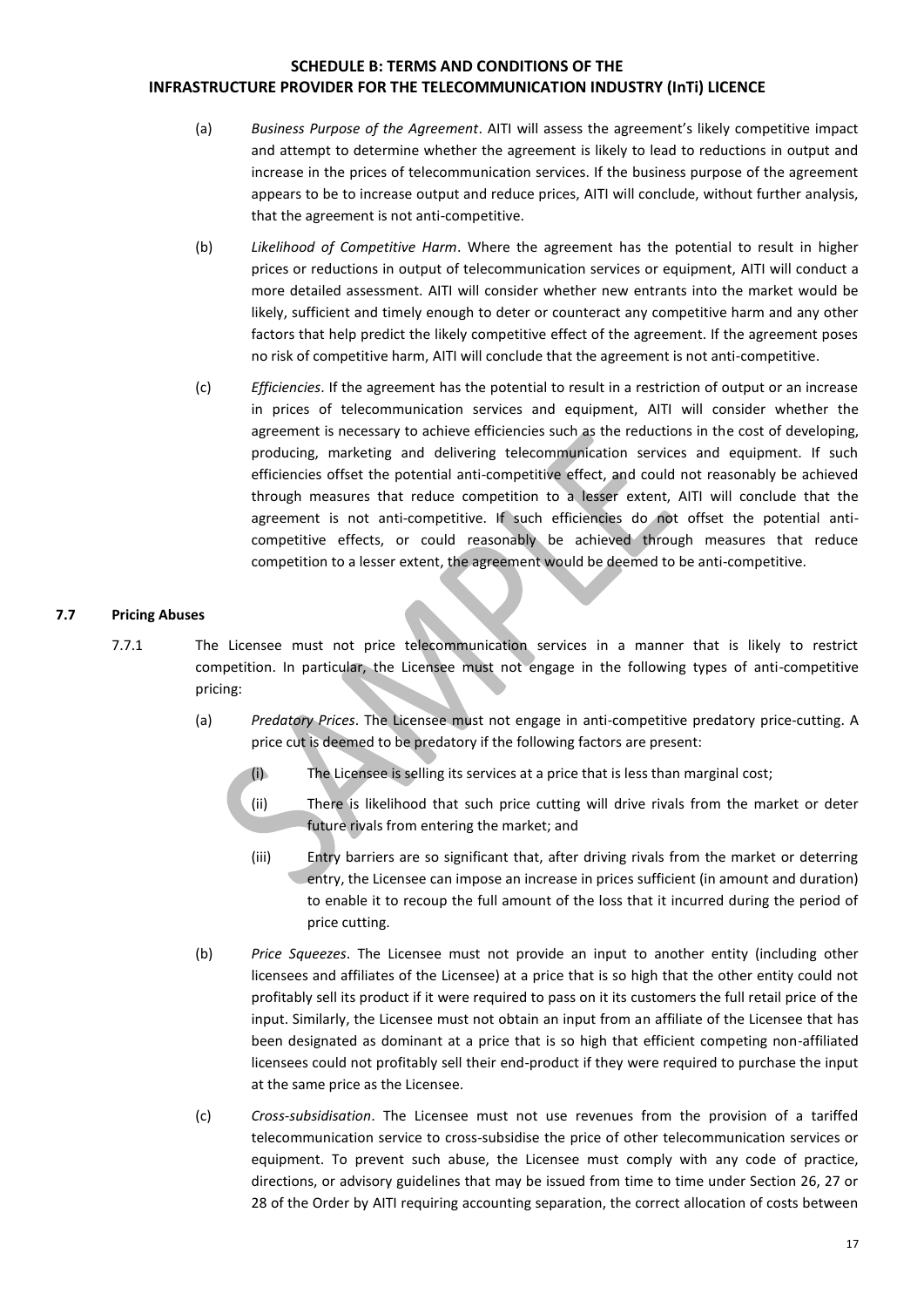competitive and non-competitive operations, and the use of arm's length transaction between competitive and non-competitive operations. Similarly, the Licensee shall not accept any crosssubsidisation from an affiliate of the Licensee that has been designated as dominant.

#### **7.8 Predatory Network Alteration**

7.8.1 The Licensee may not alter the physical or logical interfaces of its network in a manner that imposes significant costs on interconnected licensees in the absence of a legitimate business, operation or technical justification.

#### **7.9 Abuse of Market Dominance in a Foreign Market**

7.9.1 The Licensee may not use its affiliations with a telecommunication operator or other entity with market dominance in a foreign market or use the market position of its foreign affiliate in a manner that enables it to restrict competition in the telecommunication market in Brunei Darussalam.

#### **7.10 Consumer Interest**

- 7.10.1 The Licensee shall give due consideration to any matter which relates to its Infrastructure and which the subject of a representation is made to the Licensee by a body recognised by AITI as representing the interest of consumers and other users of such Infrastructure.
- 7.10.2 The Licensee shall, if requested by AITI or if it sees fit, furnish to AITI particulars of any matter considered by the Licensee under this Clause or a digest of activities undertaken in any period in pursuance of this Clause.

#### **7.11 Customer Service**

- 7.11.1 The Licensee shall publish a Customer Service Contact, comprising of a contact address, telephone number, facsimile number, and an e-mail address, for the purposes of accepting any customer complaints or other issues in relation to the services provided by the Licensee.
- 7.11.2 The telephone number must be manned for a minimum of 18 hours every day from the hours of 0600 hrs to 2359 hrs.
- 7.11.3 For matters submitted to the Customer Service Contact by letter, facsimile or e-mail, the Licensee shall respond within 48 hours of the receipt of the matter.
- 7.11.4 The Licensee shall provide AITI with a quarterly summary of the number of matters received, the manner in which each matter was received, the response time for the matter, and the total time taken to resolve and close the matter.

#### **8 GENERAL**

#### **8.1 Interpretation**

8.1.1 In this Licence, unless the context otherwise requires:

- (a) Words importing the singular or plural shall be deemed to include the plural or singular respectively, and words importing one gender include the other gender and vice versa;
- (b) The headings to the provisions of this Licence are for convenience of reference only and are not part of this Licence and shall not in any way affect the interpretation thereof;
- (c) Unless the context otherwise requires, any word or expression used in this Licence shall have the same meaning as it has in the Order;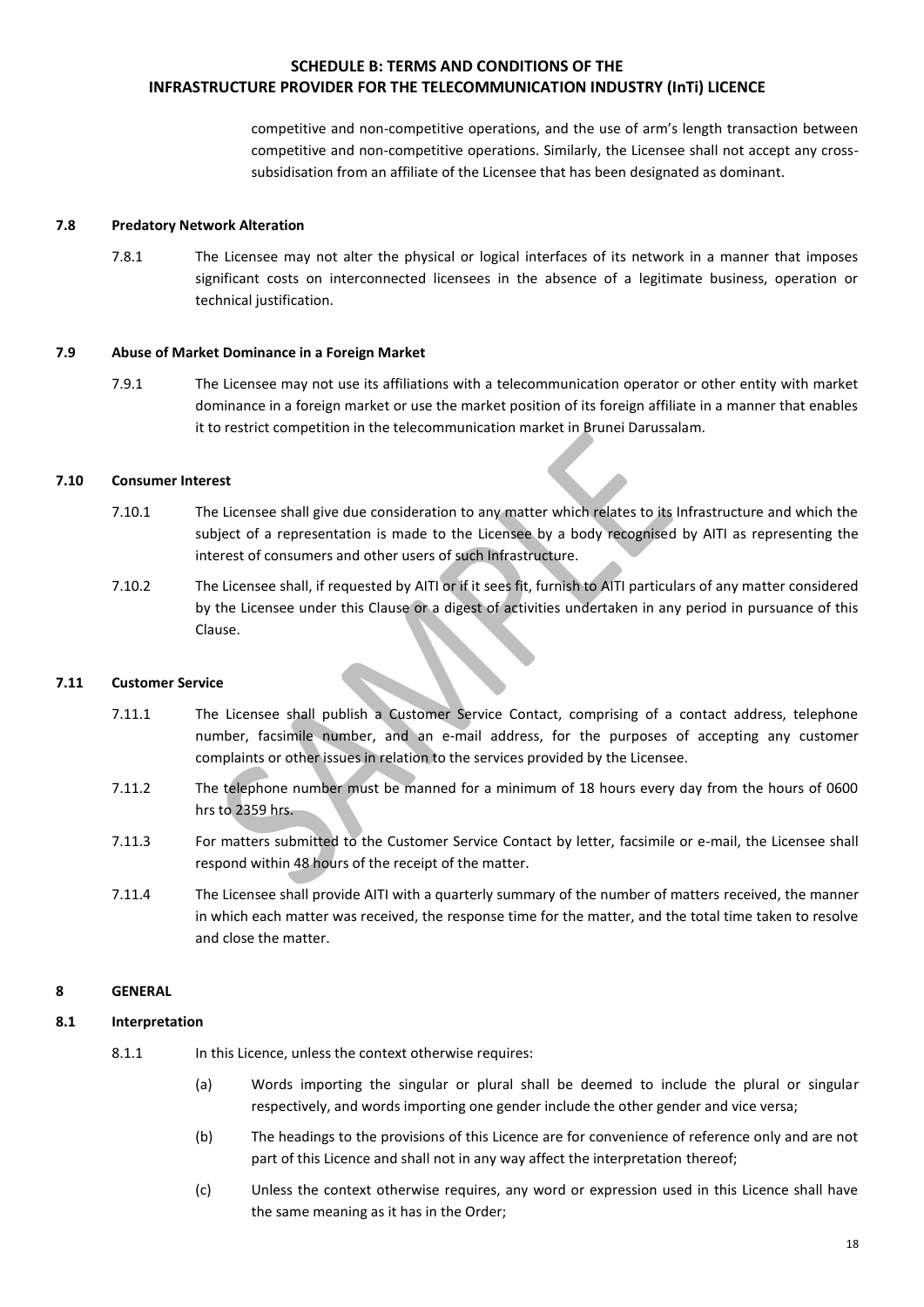- (d) Any reference in this Licence to the Order or the AITI Order shall include any re-enactment and amendment thereof and any regulations made thereunder;
- (e) Any reference in this Licence to any regulations made under the Order shall include any regulations made under the Order and AITI Order and their predecessors until such regulations are revoked or repealed by subsidiary legislation made under the Order;
- (f) Any reference in this Licence to a person shall be deemed to include natural and legal persons;
- (g) Any reference to monetary amounts in this Licence shall be deemed to be denominated in Brunei Dollars; and
- (h) Any reference to any codes of practice, directive, advisory guidelines, framework or any other rule, document or written instrument promulgated by AITI shall include any amendment thereof.

#### **8.2 Compliance**

- 8.2.1 The Licensee shall observe and comply with the Order, the AITI Order, the International Telecommunication Convention and any other treaty or convention to which Brunei Darussalam is a party, and such other applicable written law in force in Brunei Darussalam.
- 8.2.2 Nothing in this Licence shall be taken as discharging the Licensee from its obligations to obtain any other licences, permits or approvals that may be required under any written law in force in Brunei Darussalam.

#### **8.3 Governing Law**

8.3.1 This Licence shall be governed by and construed according to the laws of Brunei Darussalam.

## **8.4 Service of Notices**

8.4.1 All notices under this Licence shall be in writing and shall be deemed to have been given if sent by hand or pre-paid post or by facsimile to the Licensee's registered address as lodged in the Companies Registry.

## **8.5 Severability**

8.5.1 Every clause and part thereof shall be construed as a separate and severable provision so that if any Clause and part thereof is held invalid, unenforceable or illegal for any reason, the remainder of the Licence shall remain in full force in every respect.

[ THE REMAINDER OF THIS PAGE IS INTENTIONALLY LEFT BLANK ]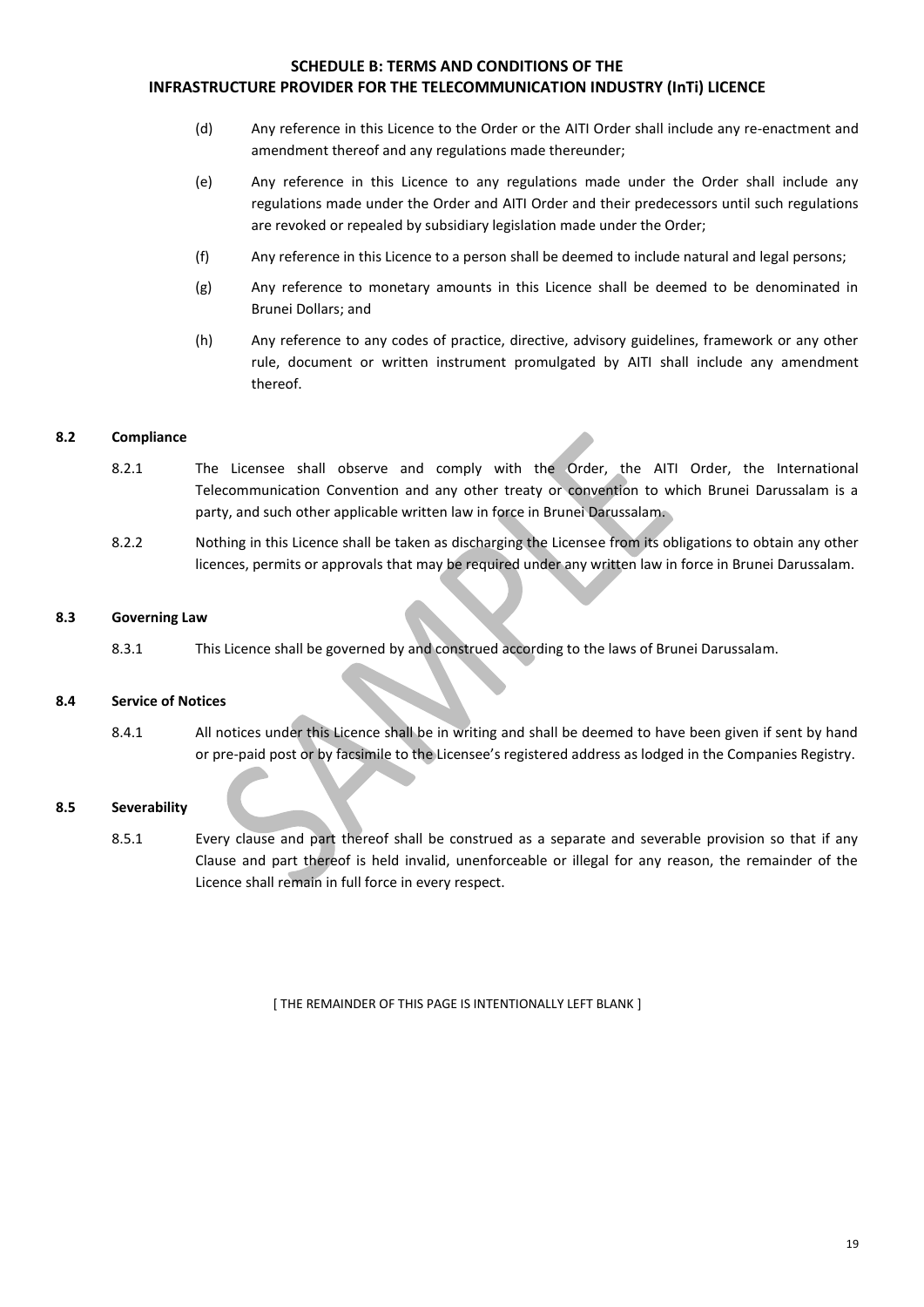**[ Specific terms and conditions as may specify by AITI ]**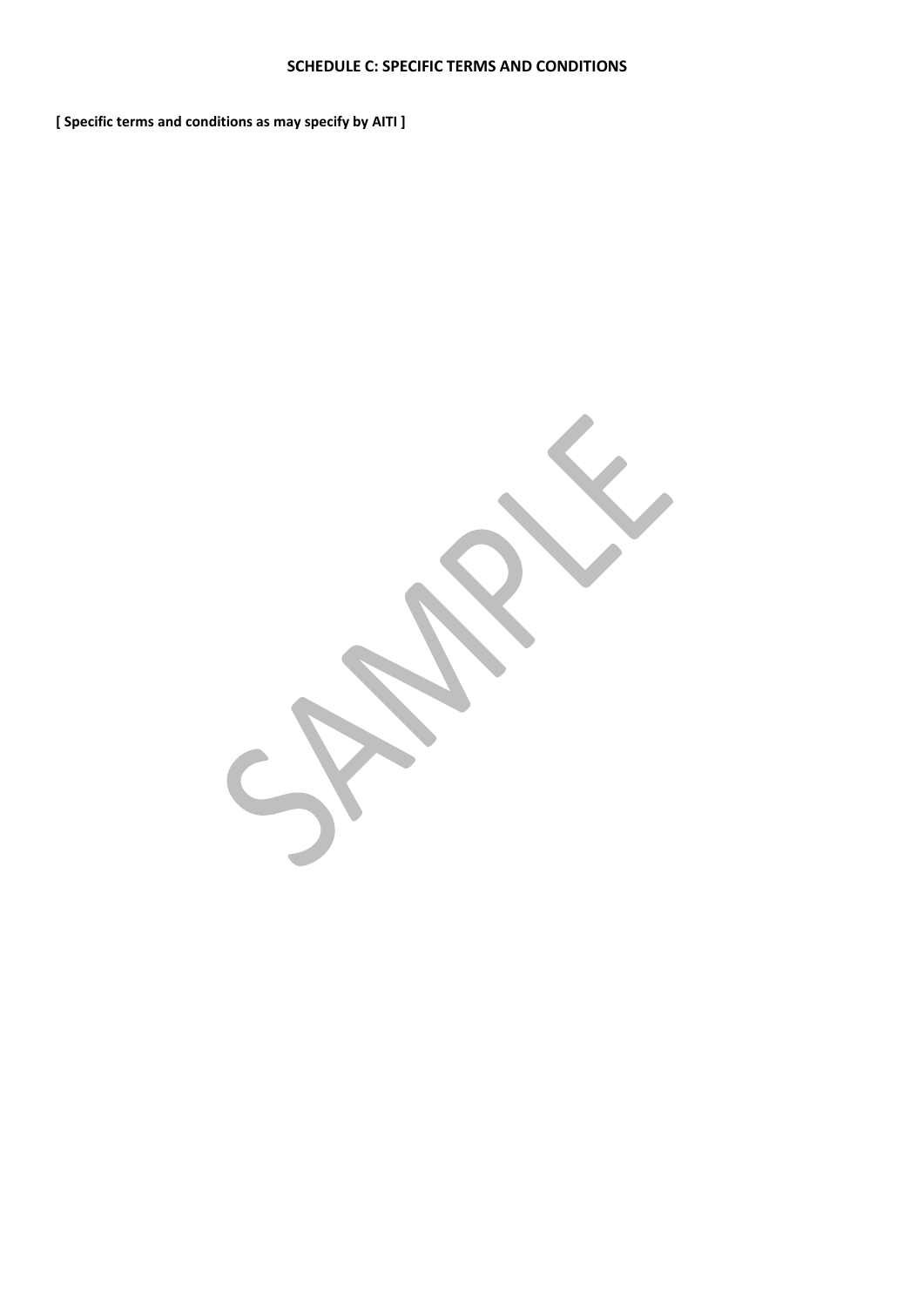## **SCHEDULE D: INFORMATION TO BE PROVIDED TO AITI**

*The Licensee shall provide the following information to AITI within thirty (30) days of the anniversary of this Licence, or as and when required by AITI.*

- 1. Audited Financial Reports or Management Reports.
- 2. Turnover of licensable and related activities in a manner specified by AITI.
- 3. Access and interconnection agreements entered into.
- 4. Notification of changes to the following:
	- 4.1. Memorandum and Articles of Association.
	- 4.2. Particulars of Directors or Managers and of any changes therein.
	- 4.3. Change in shareholders.
	- 4.4. Changes in organisational chart.
	- 4.5. Changes in business registered address.
	- 4.6. Latest Annual Returns filed with Companies Registry.
	- 4.7. Infrastructure and network diagram:
		- 4.7.1. Location of Exchange and Tower/Monopole.
		- 4.7.2. Location of Earth Station and Point-of-Presence.
		- 4.7.3. Exchange/Tower/Monopole connectivity route map.
		- 4.7.4. Fiber optic/copper backbone nationwide route map.
	- 4.8. New telecommunication tower information in a manner specified by AITI. This must include:
		- 4.8.1. Site name and district.
			- 4.8.2. Longitude and latitude.
			- 4.8.3. Type e.g. Mast, Rooftop, Indoor, Water Tank, Tower.
			- 4.8.4. Type of service (2G / 3G / 4G) and its integration date.
			- 4.8.5. Date of site in operation.
			- 4.8.6. Date of site decommissioning.
	- 4.9. New fibre coverage area information in a manner specified by AITI. This must include:
		- 4.9.1. Name and district.
		- 4.9.2. Date of operation.
	- 4.10. Customer service contact information:
		- 4.10.1. Contact officers.
		- 4.10.2. Correspondence address.
		- 4.10.3. Landline, Mobile, Helpline numbers.
		- 4.10.4. Email.
	- 4.11. Customer Charters.
		- 4.11.1. Complaint management process, including response and resolution times.
		- 4.11.2. Dispute settlement process.
		- 4.11.3. Quality of Service performance targets.
		- 4.11.4. Service subscription and termination process.
	- 4.12. Statistics
		- 4.12.1. International traffic/bandwidth utilisation against equipped capacity
		- 4.12.2. Fiber to the home (FTTH) home pass and home connect
		- 4.12.3. Mobile traffic throughput at Busy Hour against traffic capability for each site
		- 4.12.4. Population covered by mobile cellular network
- 5. Reporting requirements as stipulated in Code of Practice for Quality of Service.
- 6. Cybersecurity Security Incident:
	- 6.1. DDoS Attacks by number
	- 6.2. DDoS attacks by number of Victims targeted
	- 6.3. Intrusions by category